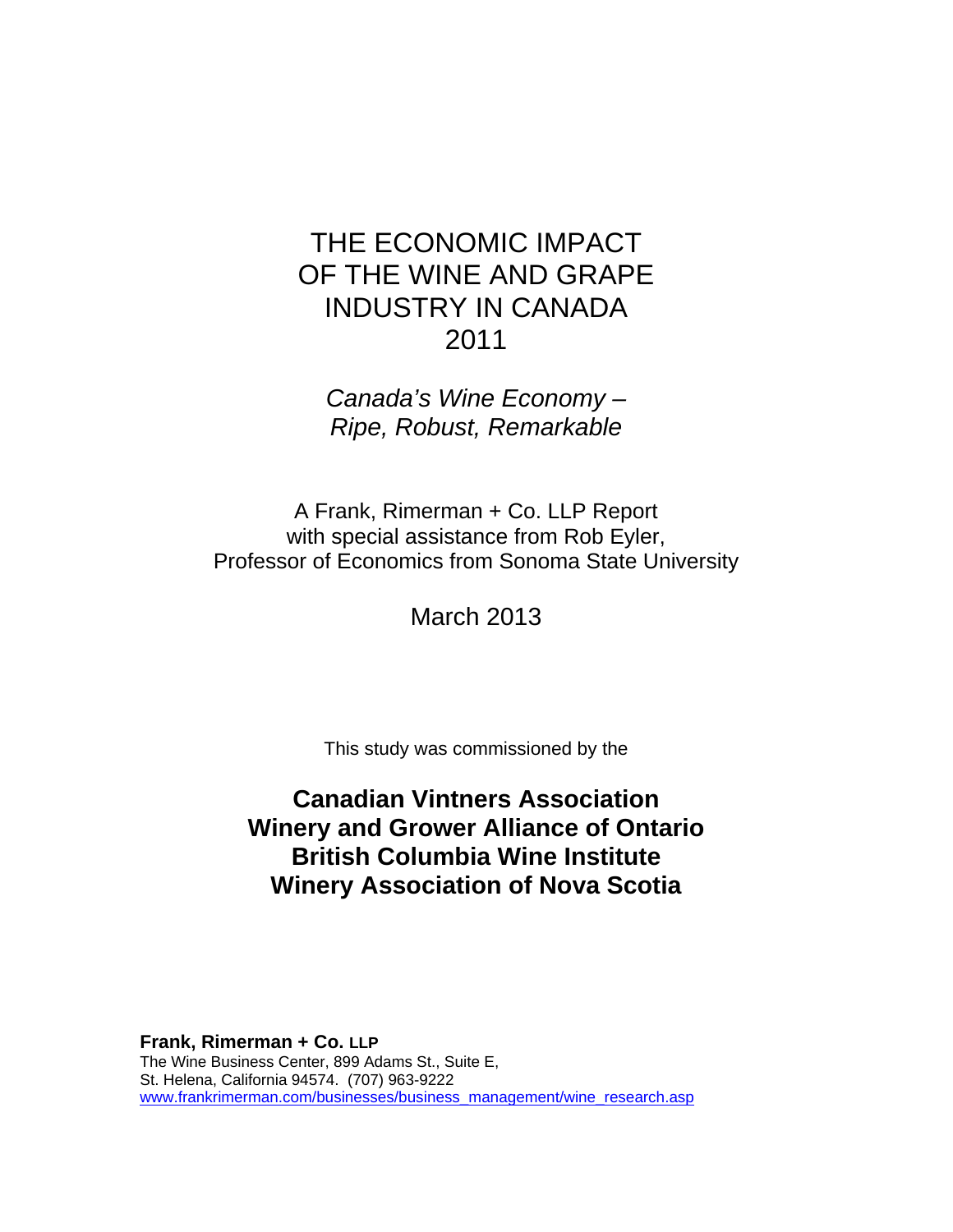# TABLE OF CONTENTS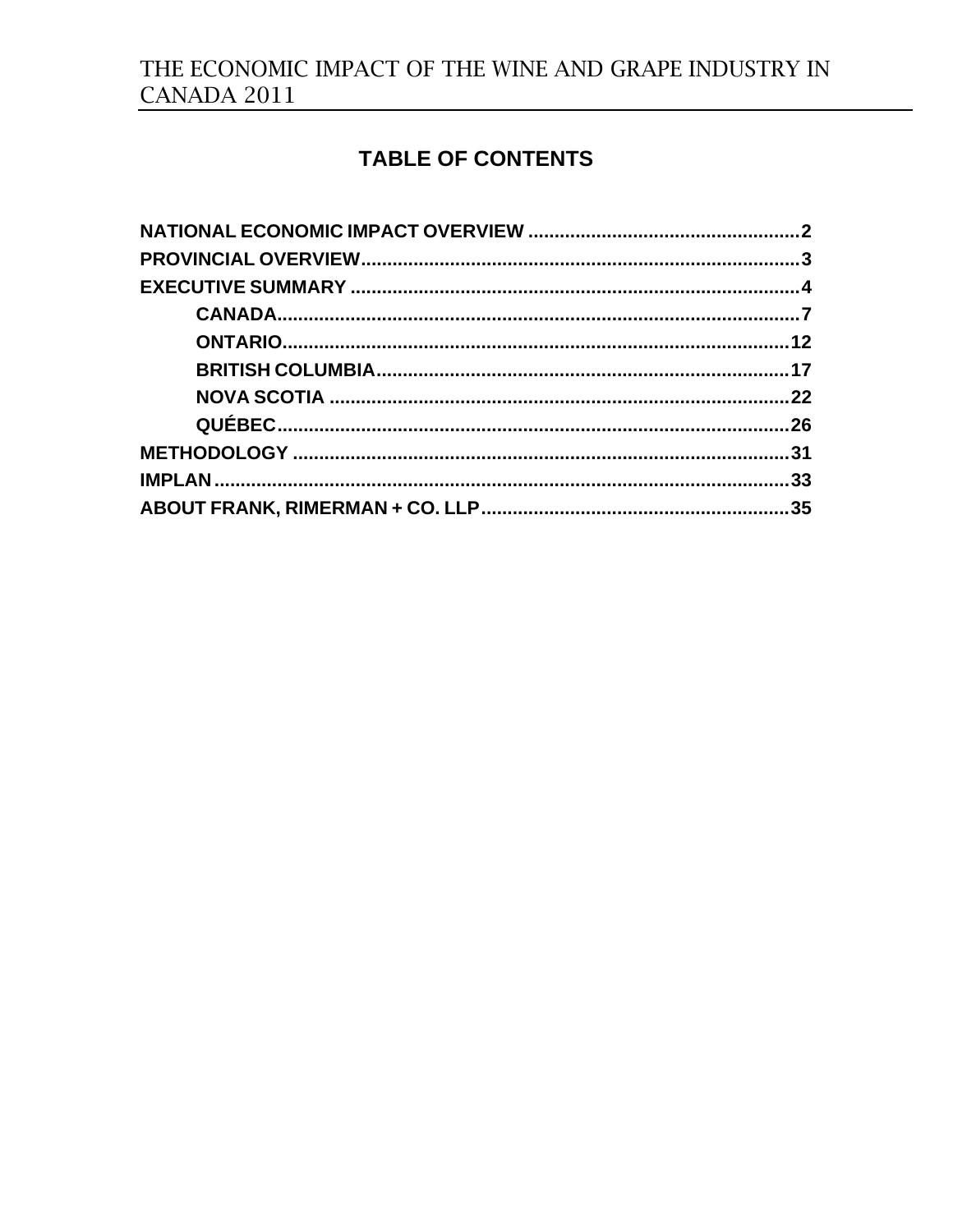# **NATIONAL ECONOMIC IMPACT OVERVIEW - 2011**

# FULL ECONOMIC IMPACT OF CANADIAN WINE AND GRAPES

# **\$6.8 Billion**

| <b>CANADIAN WINE GRAPES</b><br><b>AND WINE</b>   | <b>2011 NATIONAL</b><br><b>ECONOMIC IMPACT</b> |
|--------------------------------------------------|------------------------------------------------|
| Total Winery Revenue*                            | \$1.15 billion                                 |
| <b>9L Equivalent Case Sales</b>                  | 18,344,000                                     |
| <b>Number of Wineries</b>                        | 476                                            |
| <b>Number of Grape Growers</b>                   | 1,329                                          |
| <b>Grape-Bearing Acres</b>                       | 27,524                                         |
| <b>Full-time Equivalent Jobs</b>                 | 31,370                                         |
| <b>Wages Paid</b>                                | \$1.2 billion                                  |
| Total Impact of Wine-Related Tourism**           | \$1.2 billion                                  |
| Number of Wine-Related Tourists                  | 3.0 million                                    |
| <b>Taxes Paid: Federal, Provincial and Local</b> | \$879 million                                  |
| <b>Provincial Liquor Board Markup Revenue</b>    | \$342 million                                  |

\* represents total revenue earned by wineries for all activities and products

<sup>\*\*</sup> represents total direct tourism-related revenue and wages plus indirect and induced revenue and wages generated by direct winery tourism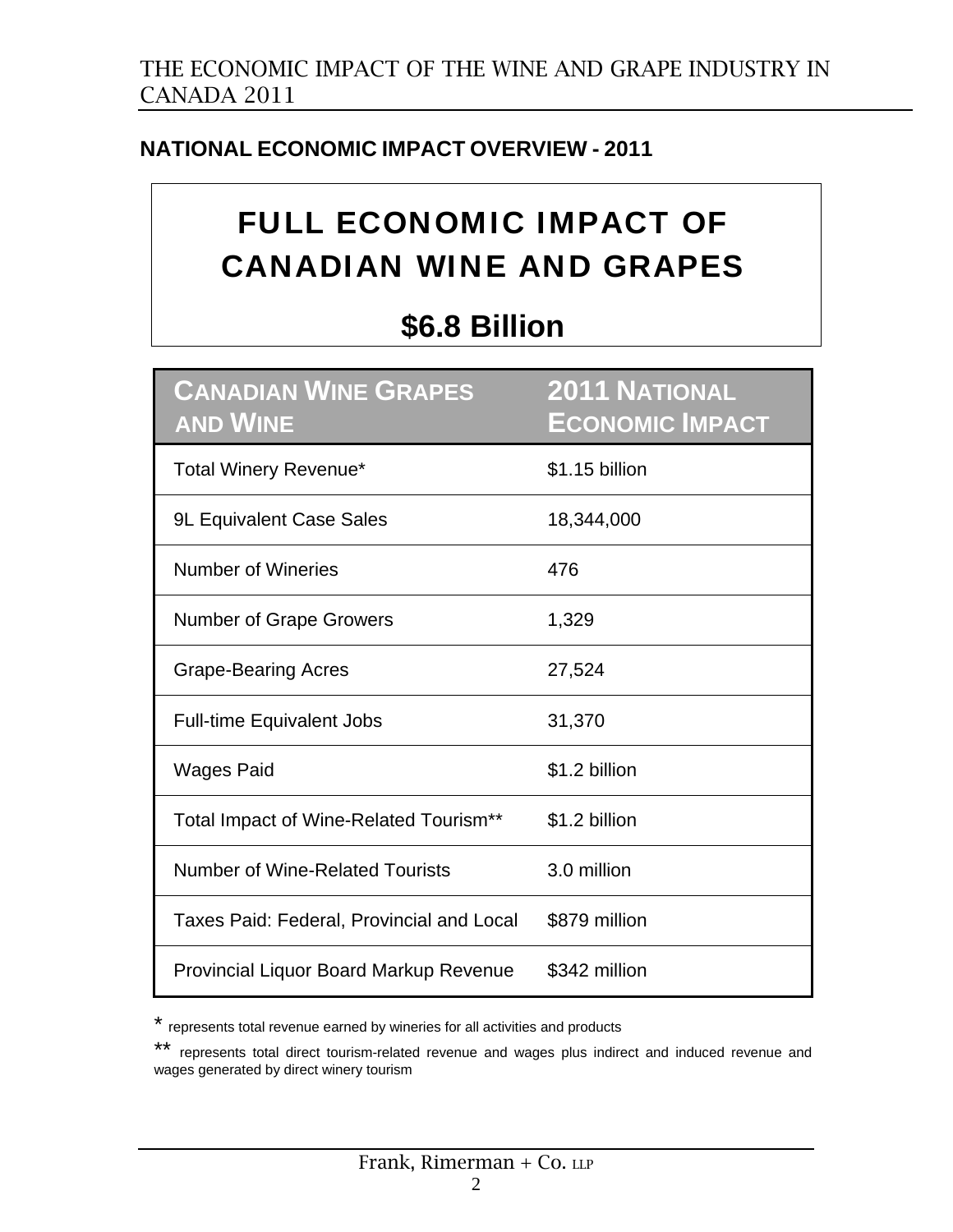## **PROVINCIAL OVERVIEW**

The following table highlights selected items from this report for each of the four provinces covered by this report. The national impacts and statistics include additional impacts and statistics for the remaining provinces.

|                                  | Ontario   | <b>British</b><br>Columbia | <b>Nova</b><br><b>Scotia</b> | Quebec    |
|----------------------------------|-----------|----------------------------|------------------------------|-----------|
| Full Economic Impact (\$'000)    | 3,338,197 | 2,011,060                  | 196,286                      | 804,685   |
| Winery Revenue (\$'000)*         | 530,774   | 332,891                    | 29,121                       | 159,655   |
| 9L Equivalent Case Sales**       | 7,001,000 | 3,983,000                  | 656,000                      | 4,588,000 |
| Number of Wineries               | 130       | 212                        | 13                           | 111       |
| Number of Grape Growers          | 478       | 538                        | 22                           | 270       |
| <b>Grape Bearing Acres</b>       | 15,074    | 9,867                      | 518                          | 2,013     |
| Full Time Equivalent Jobs        | 14,374    | 10,323                     | 854                          | 4,535     |
| Wages Paid (\$'000)              | 593,451   | 358,640                    | 30,719                       | 158,703   |
| Total Tourism Impact (\$'000)*** | 643,798   | 476,428                    | 34,132                       | 63,707    |
| Number of Wine-related Tourists  | 1,900,000 | 800,000                    | 100,000                      | 200,000   |
| Taxes Generated (\$'000)         | 444,375   | 222,329                    | 25,367                       | 120,856   |
| Liquor Board Markup (\$'000)     | 157,846   | 75,358                     | 23,143                       | 40,112    |

\* represents total revenue earned by wineries for all activities and products

\*\* represents estimated sales made by wineries based in each province (which includes sales made to other provinces and exported wines)

\*\*\* represents total direct tourism-related revenue and wages plus indirect and induced revenue and wages generated by direct winery tourism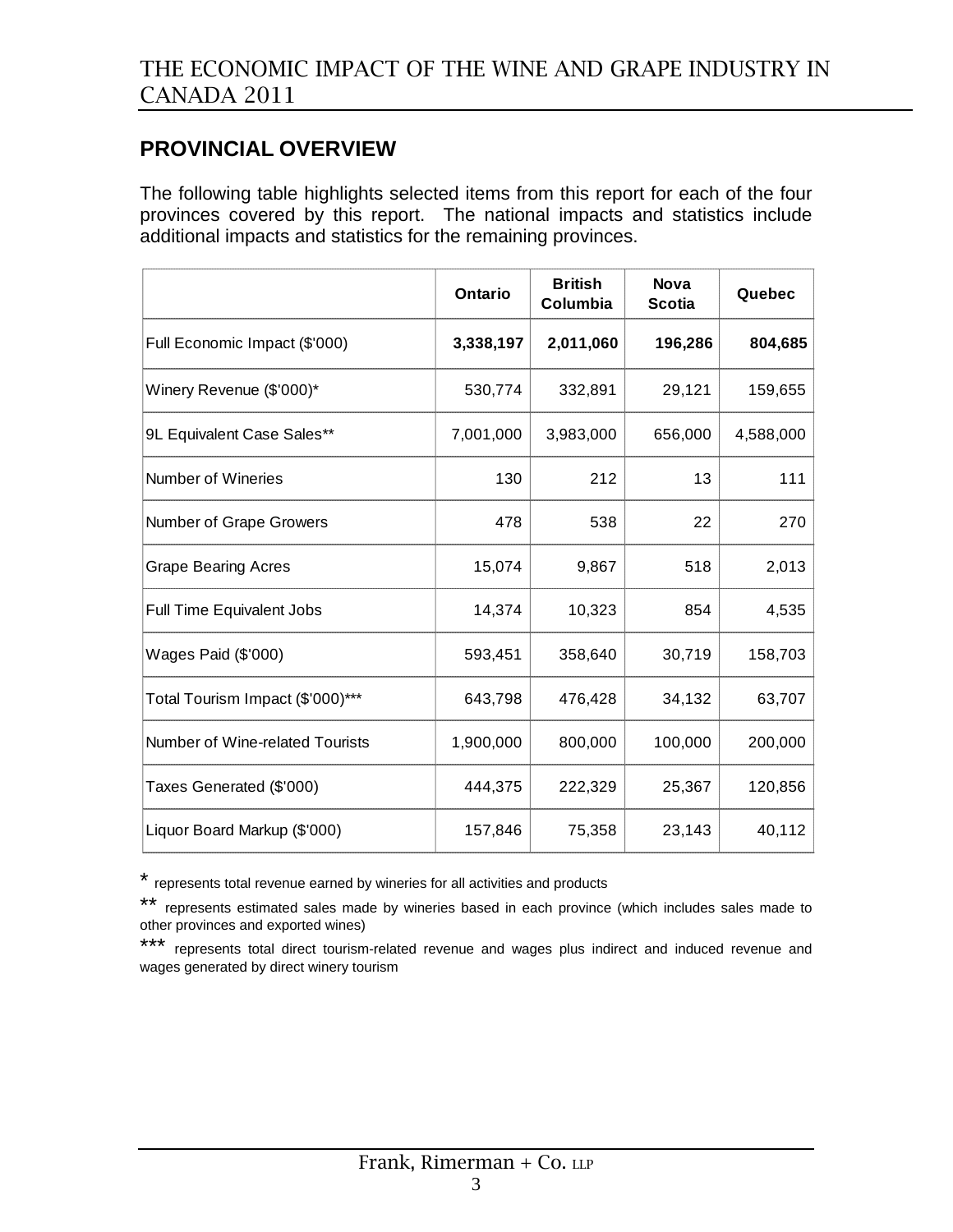### **EXECUTIVE SUMMARY**

#### *CANADA*

The Canadian wine and grape industry contributed to the Canadian economy business revenue of \$4.7 billion, tax revenues of \$879 million and wages of nearly \$1.2 billion, totaling \$6.8 billion of total economic impact. This includes \$1.04 billion of indirect revenue and \$1.09 billion of induced revenue in 2011. The Canadian wine and grape industry generates a total of 31,370 full-time equivalent direct, indirect and induced jobs. An average bottle of Canadian wine sold generates approximately \$21.36 of business revenue, \$3.99 of tax revenue and \$5.41 of wages.

The Canadian wine industry has a long history dating back to the nineteenth century. The province of Ontario has the largest production of wine grapes and wine with a majority of vineyards located on the Niagara Peninsula, Prince Edward County and the Essex Pelee Island Coast. British Columbia is the second largest province with many wine regions including the Okanagan and Fraser Valleys. Nova Scotia and Québec are both much smaller, but have growing wine regions as well. In addition to estimating the economic impact of the overall Canadian wine industry, this report also looks at the impact of these four major provinces.

The number of wineries in Canada grew from 374 in 2005 to 476 in 2011. The Canadian wine industry includes two large companies, Constellation Brands and Andrew Peller, Ltd., with a large portfolio of brands produced and sold across all provinces. Revenue from these two companies comprises a significant portion of total winery revenue in this report. Winery revenue and employment in Canada has maintained steady growth in recent years as noted in the table below.



Source: CANSIM and Frank, Rimerman + Co. LLP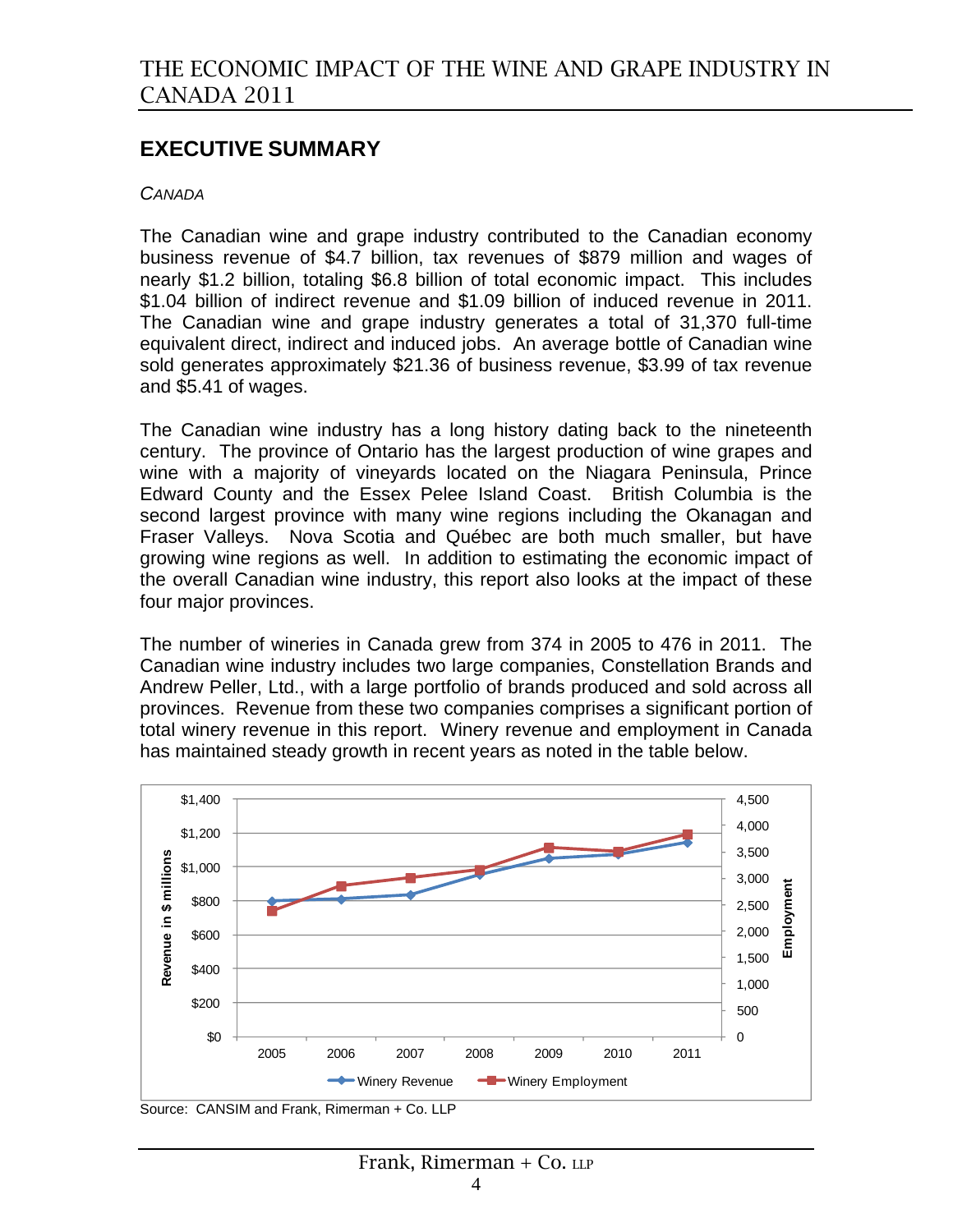In Canada, there are both national and provincial regulatory standards for the production of wine. Our report breaks out the economic impacts into 100% Canadian and International Canadian Blended ("ICB") wine components. The 100% Canadian component includes all VQA wines (VQA is the appellation of origin system in Ontario and British Columbia), but may also include wines made from 100% Canadian agricultural product which are not classified as VQA wines. The ICB wines are those made with grapes from both Canada and other International countries.

Canadians enjoy over 1.1 billion glasses, or 220 million bottles, of Canadian wine each year. Of that amount, 201 million glasses were 100% Canadian wine and 900 million glasses were ICB wines.

We estimated that 100% Canadian wines contributed to the Canadian economy business revenue of \$2.56 billion, tax revenues of \$395 million and wages of \$727 million, totaling \$3.69 billion of overall economic impact. ICB wines contributed to the Canadian economy business revenue of \$2.14 billion, tax revenues of \$484 million and wages of \$464 million, totaling \$3.08 billion of overall economic impact.

#### *ONTARIO*

The Ontario wine and grape industry contributed to the Ontario economy business revenue of \$2.3 billion, tax revenues of \$444 million and wages of \$593 million, totaling \$3.34 billion of overall economic impact. The industry supports directly and indirectly 14,374 full-time equivalent jobs. Ontario wineries generated approximately seven million nine-litre equivalent case sales in 2011. Ontario is the largest wine producer of the Canadian provinces. Ontario produces a large volume of VQA wines and ICB wines, with ICB representing 73% of the volume of sales and VQA representing the remaining 27%. With 1.9 million annual visitors, the Ontario wine regions have developed a large and loyal tourist following, enhanced by the proximity of its major wine region to the popular worldwide tourist destination of Niagara Falls. The Niagara Peninsula accounts for more than 90% of Ontario's grape growing volume. Other significant wine regions include Prince Edward County and the Essex Pelee Island Coast.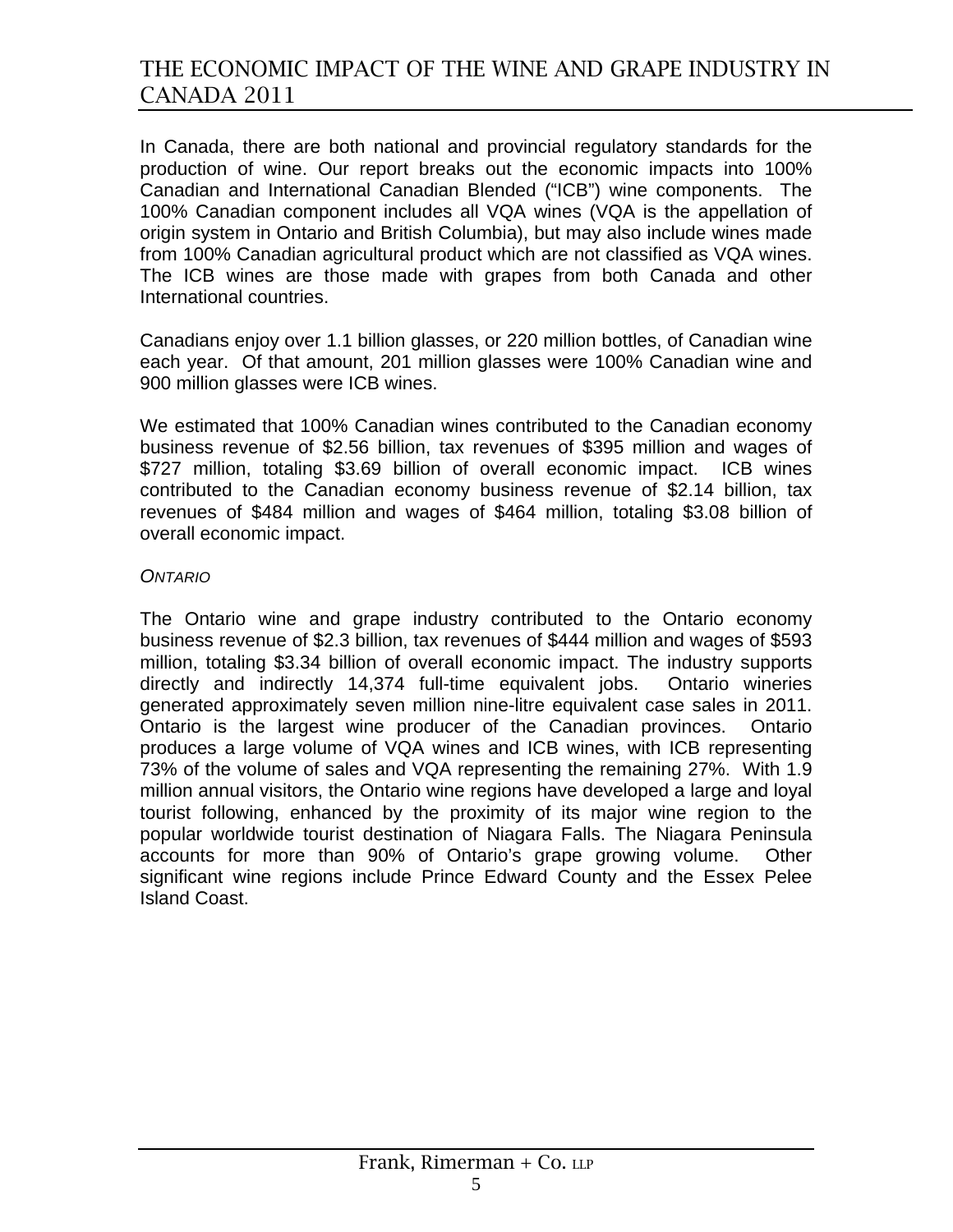### *BRITISH COLUMBIA*

The British Columbia wine and grape industry contributed to the British Columbia economy business revenue of \$1.43 billion, tax revenues of \$222.3 million and wages of \$359 million, totaling over \$2.01 billion of overall economic impact. The industry supports directly and indirectly 10,323 full-time equivalent jobs. British Columbia wineries generated nearly four million nine-litre equivalent case sales in 2011. Much like in Ontario, there is a strong focus on wines made from locally grown grapes in British Columbia. Wines produced in British Columbia carry the highest average bottle prices of any of the Canadian provinces. Estimated at 800 thousand annual visitors, wine tourism is significant and growing throughout British Columbia, particularly in the Okanagan Valley. Other major wine regions include Similkameen Valley, Fraser Valley, Vancouver Island and the Gulf Islands.

### *NOVA SCOTIA*

The Nova Scotia wine and grape industry contributed to the Nova Scotia economy business revenue of \$140 million, tax revenues of \$25.4 million and wages of over \$30 million, totaling \$196.3 million of overall economic impact. The industry supports directly and indirectly 854 full-time equivalent jobs. Nova Scotia wineries generated approximately 650 thousand nine-litre equivalent case sales in 2011. Nova Scotia's soil and mesoclimates create an environment to produce high quality wine grapes, despite being situated in one of the cooler climate areas for grape vines. The Nova Scotia wine industry is made up of several small producers most of which produce fewer than 10,000 cases annually. Additionally, Andrew Peller produces a large amount of ICB wine in Nova Scotia.

### *QUÉBEC*

The Québec wine and grape industry contributed to the Québec economy business revenue of \$525 million, tax revenues of \$120.9 million and wages of \$158.7 million, totaling \$804.7 million of overall economic impact. The industry supports directly and indirectly 4,535 full-time equivalent jobs. Québec wineries generated approximately 4.6 million nine-litre equivalent case sales in 2011. Wineries in Québec produce a large amount of wine in relation to its producing vineyard acreage as the vast majority of wine produced in Québec is ICB wine produced by large corporations. The remaining wineries in Québec represent small operations which produce 100% Canadian wine. Québec's wine tourism is currently relatively small but growing given its wine regions' proximity to heavily populated areas such as Montreal.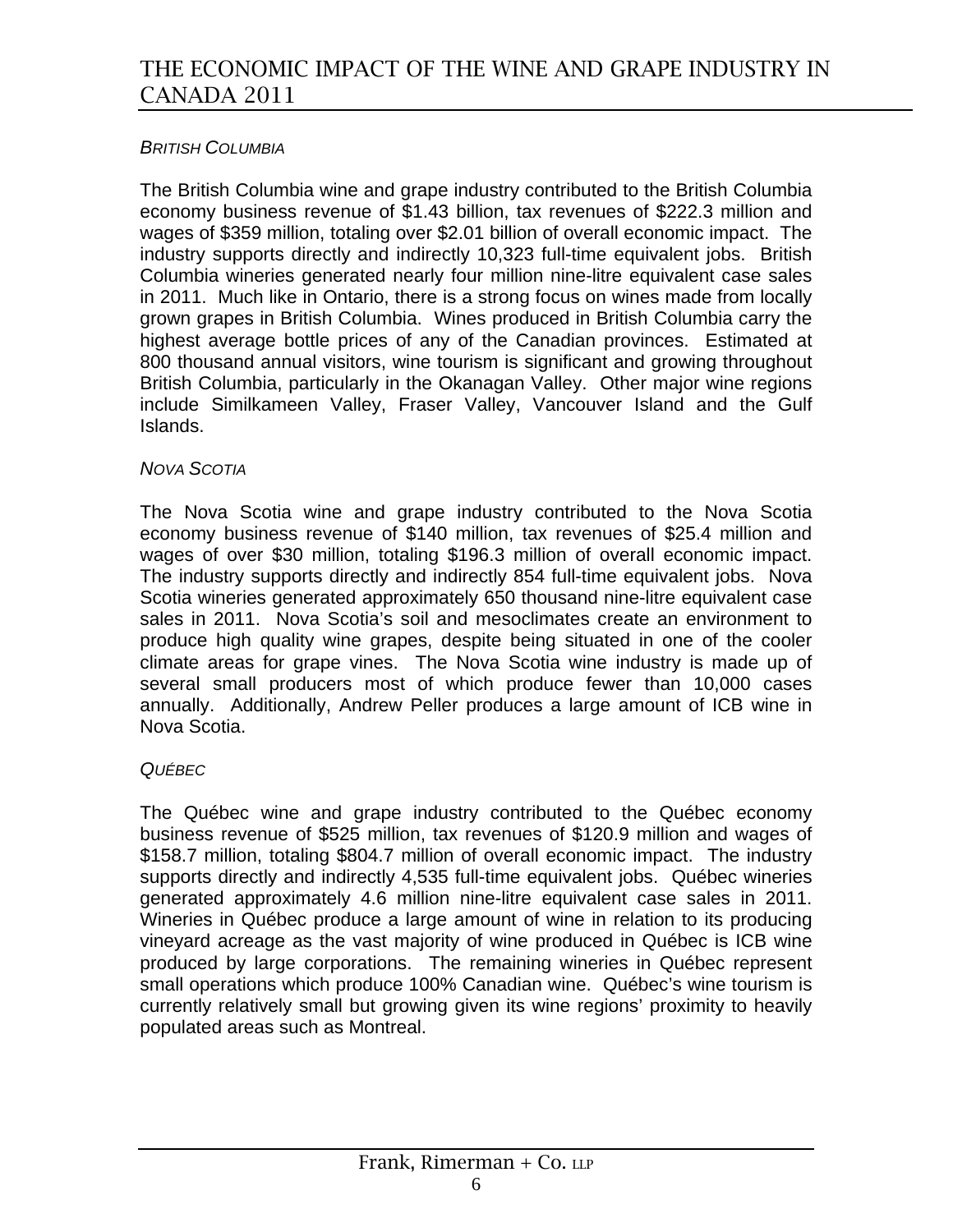# **CANADA**

### *SUMMARY TABLE*

|                                        |                     | <b>Canada Total</b> |               |
|----------------------------------------|---------------------|---------------------|---------------|
|                                        | 100% Canadian       |                     |               |
|                                        | Wine                | <b>ICB Wine</b>     | Total         |
| <b>Revenue:</b>                        |                     |                     |               |
| <b>Winery Revenue</b>                  | \$<br>471,936,000   | 673,735,000         | 1,145,671,000 |
| Liquor Board Revenue (Markup)          | 98,009,000          | 243,637,000         | 341,646,000   |
| Restaurant and Retail Revenue (Markup) | 138,720,000         | 92,230,000          | 230,950,000   |
| Wine Grape Sales                       | 87,021,000          | 44,201,000          | 131,222,000   |
| Tourism                                | 475,934,000         |                     | 475,934,000   |
| <b>Winery Suppliers</b>                | 64,050,000          | 71,017,000          | 135,067,000   |
| <b>Vineyard Suppliers</b>              | 37,179,000          | 21,416,000          | 58,595,000    |
| Vineyard Development                   | 5,543,000           | 2,439,000           | 7,982,000     |
| Trucking/Warehousing                   | 19,508,000          | 21,535,000          | 41,043,000    |
| Wine Research/Education/Consulting     | 8,337,000           |                     | 8,337,000     |
| Tax Revenues - Federal                 | 170,127,000         | 245,082,000         | 415,209,000   |
| Tax Revenues - Provincial              | 224,956,000         | 238,574,000         | 463,530,000   |
| Indirect (IMPLAN)                      | 560,988,000         | 475,062,000         | 1,036,050,000 |
| Induced (IMPLAN)                       | 597,558,000         | 491,168,000         | 1,088,726,000 |
| <b>Total Revenue</b>                   | \$<br>2,959,866,000 | 2,620,096,000       | 5,579,962,000 |
|                                        |                     |                     |               |
| Wages:                                 |                     |                     |               |
| Wineries                               | \$<br>84,916,000    | 99,695,000          | 184,611,000   |
| <b>Liquor Boards</b>                   | 34,243,000          | 58,905,000          | 93,148,000    |
| <b>Restaurants and Retail stores</b>   | 44,312,000          | 19,926,000          | 64,238,000    |
| Vineyard                               | 45,150,000          | 20,740,000          | 65,890,000    |
| Tourism                                | 189,204,000         |                     | 189,204,000   |
| <b>Winery Suppliers</b>                | 6,707,000           | 12,569,000          | 19,276,000    |
| <b>Vineyard Suppliers</b>              | 2,588,000           | 1,331,000           | 3,919,000     |
| Trucking/Warehousing                   | 3,391,000           | 3,667,000           | 7,058,000     |
| Wine Research/Education/Consulting     | 5,854,000           |                     | 5,854,000     |
| Indirect (IMPLAN)                      | 162,698,000         | 140,006,000         | 302,704,000   |
| Induced (IMPLAN)                       | 147,581,000         | 107,466,000         | 255,047,000   |
| <b>Total Wages</b>                     | \$<br>726,644,000   | 464,305,000         | 1,190,949,000 |
|                                        |                     |                     |               |
| <b>Total Impact</b>                    | \$<br>3,686,510,000 | 3,084,401,000       | 6,770,911,000 |
| Employment:                            |                     |                     |               |
| Wineries                               | 2,009               | 1,830               | 3,839         |
| Liquor Boards                          | 761                 | 1,338               | 2,099         |
| <b>Restaurants and Retail stores</b>   | 2,620               | 1,105               | 3,725         |
| Vineyard                               | 2,073               | 717                 | 2,790         |
| Tourism                                | 5,520               |                     | 5,520         |
| <b>Winery Suppliers</b>                | 120                 | 238                 | 358           |
| <b>Vineyard Suppliers</b>              | 55                  | 26                  | 81            |
| Trucking/Warehousing                   | 70                  | 76                  | 146           |
| Research/Education/Consulting          | 139                 |                     | 139           |
| Indirect (IMPLAN)                      | 3,678               | 2,907               | 6,585         |
| Induced (IMPLAN)                       | 3,698               | 2,390               | 6,088         |
| <b>Total Employment</b>                | 20,743              | 10,627              | 31,370        |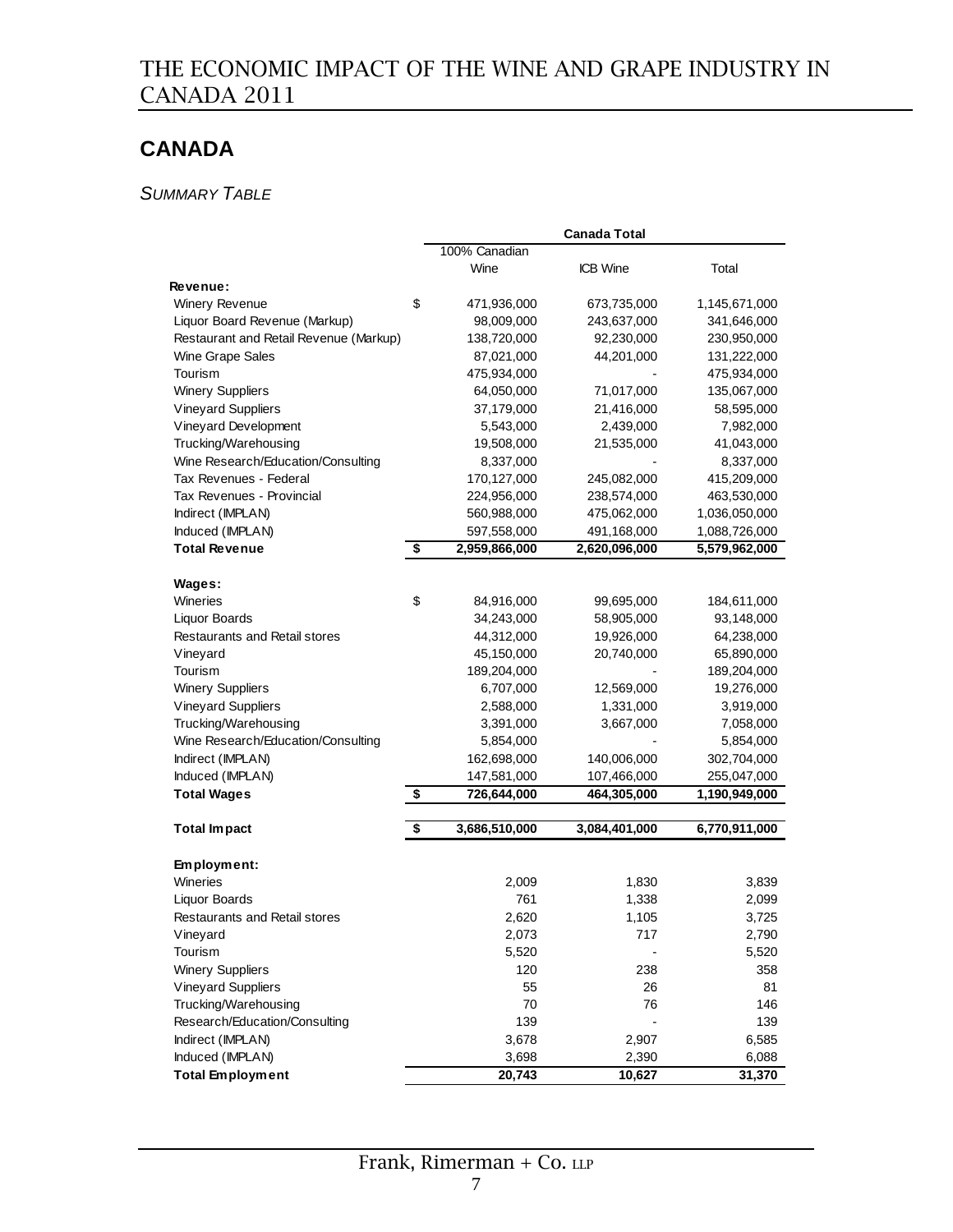### *GRAPE PRODUCTION*

In 2011, there were approximately 1,329 grape growers operating in Canada with a combined acreage of 27,524 grape-bearing acres (including wineries). Approximately 88,089 tonnes of grapes were produced in 2011 while wine grape sales totaled \$132.5 million, or an average of \$1,463 per tonne. We also estimated that approximately \$8.0 million in revenue was generated from vineyard development in Canada in 2011.

Most Canadian wineries and vineyards reported utilizing both full-time and seasonal vineyard employees for harvests and vineyard development as well as full-time positions for maintenance of grape-bearing acres and development of new vineyards yet to bear fruit. Based on surveys with wineries and vineyard owners and extrapolated based on the total provincial acreage and an estimated labor cost of \$2,400 per acre, there were 2,790 full-time equivalent workers employed in the vineyards in both a development and ongoing vineyard maintenance and development capacity for a total payroll of approximately \$65.9 million in 2011.

#### *WINE SALES*

In 2011, there were approximately 476 wineries in Canada that sold over 18.3 million nine-litre equivalent cases of wine. Total winery revenue representing wine sales, wine kit sales and non-wine revenue such as merchandise, events, etc. was nearly \$1.15 billion. Wine sales were made through several channels including direct-to-consumers, direct-to-trade and through liquor boards and exports. Supporting that winery revenue was a total of 3,839 winery employees with total wages of \$184.6 million.

A portion of the overall Canadian wine sales were from 100% Canadian wines, which represented over 3.3 million cases of Canadian wine sold in 2011. Winery revenue associated with sales of 100% Canadian wines was \$471.9 million. Supporting that winery revenue was a total of 2,009 winery employees with total wages of \$84.9 million.

The remaining portion of overall Canadian wine revenue related to ICB wines. These wines represented nearly 15 million cases of wine sold in Canada in 2011. Winery revenue associated with sales of ICB wines was \$673.7 million. Supporting that winery revenue was a total of 1,830 winery employees with total wages of \$99.7 million.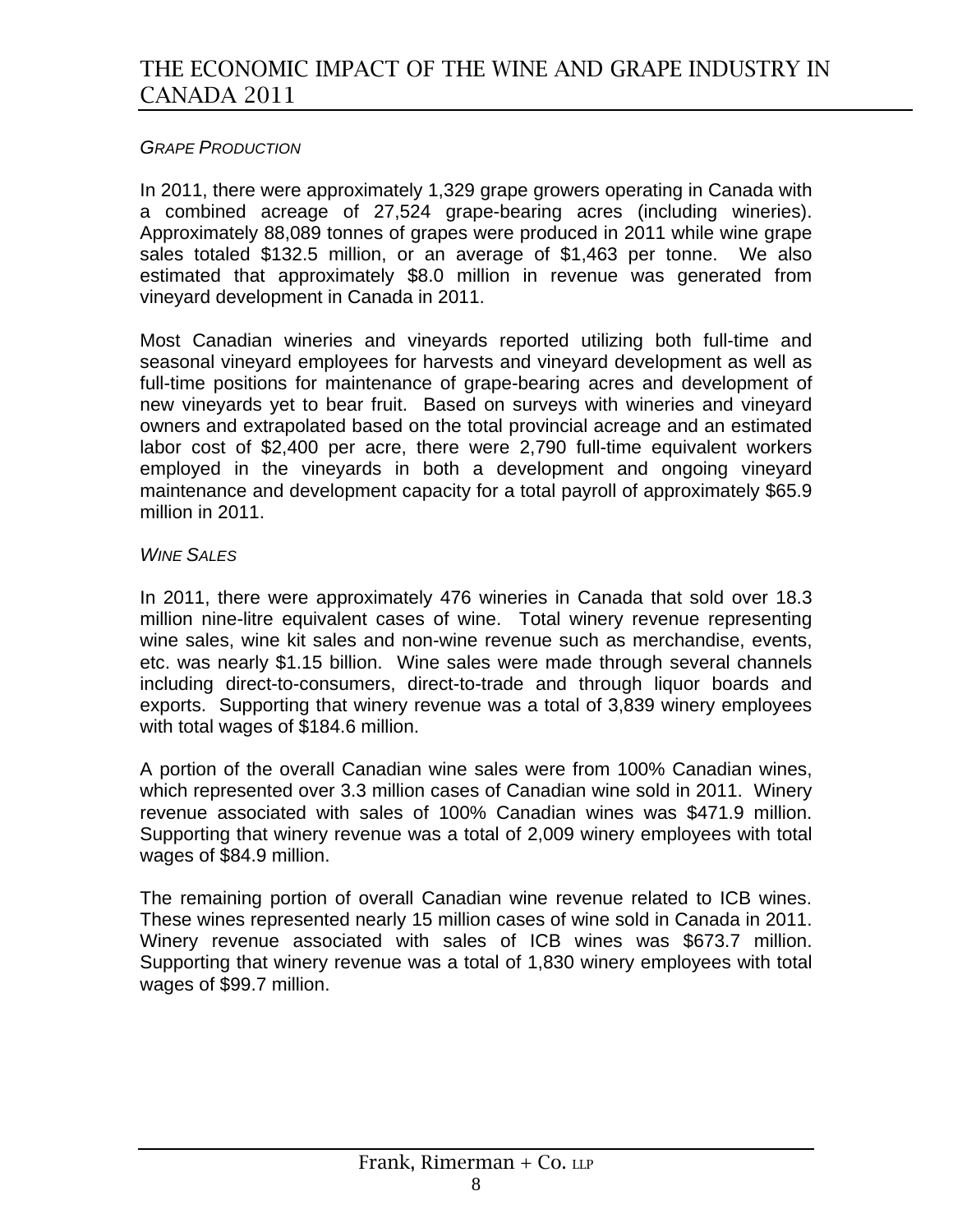In addition to the revenue generated directly by Canadian wineries there were also sales generated by each wine distribution channel. These represent the mark-up or margin each wine reseller generated on top of the wine sales from wineries through each respective distribution channel. Overall, \$572.6 million in additional revenue was generated by Liquor Control Boards, restaurants and retail stores in Canada from marking up the wine sold by Canadian wineries in 2011. \$303.1 million in excise and sales tax revenue was collected from the sale of Canadian wines. These additional profits and taxes were determined by using average channel mark-ups and tax rates provided by the Canadian Vintners Association (CVA), Liquor Boards and other provincial trade organizations.

#### *TAXES*

The wine and grape industry generates significant tax dollars, benefiting federal, provincial and local governments. Tax dollars are raised through sales taxes, excise taxes, income taxes, estate and gift taxes, payroll taxes, property taxes and other business taxes and fees. Canada's wine, grape and allied industries paid \$415.2 million in federal taxes and \$463.5 million in provincial and local taxes and in 2011, including nearly \$83.7 million in excise taxes.

| <b>Type of Tax</b>                   | <b>Total ('000s)</b> |         |
|--------------------------------------|----------------------|---------|
| <b>Federal Tax Revenues</b>          |                      |         |
| Excise                               | \$                   | 83,667  |
| Income                               |                      | 201,737 |
| Consumption and Other                |                      | 129,804 |
| <b>Total Federal Tax Revenues</b>    | \$                   | 415,208 |
| <b>Provincial Tax Revenues</b>       |                      |         |
| Income                               | \$                   | 129,362 |
| Consumption                          |                      | 236,380 |
| Property                             |                      | 71,409  |
| Payroll and Other                    |                      | 26,380  |
| <b>Total Provincial Tax Revenues</b> | \$                   | 463,531 |
| <b>Total Tax Revenues</b>            |                      | 878,739 |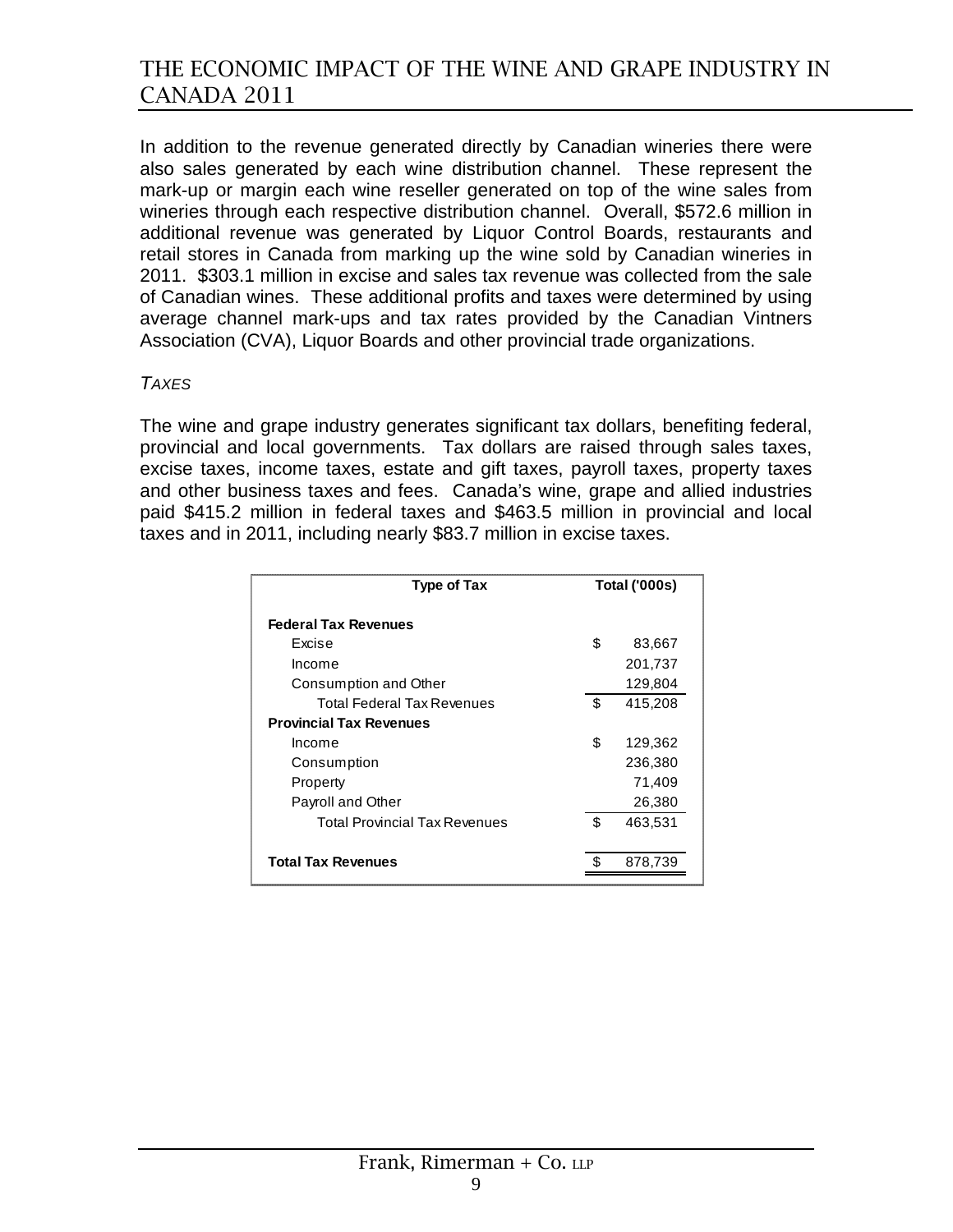### *TOURISM*

Tourism is a major factor in the overall Canadian wine and grape industry's impact on the economy. Canada wine industry tourism generated \$475.9 million in direct revenue for the broader Canadian economy in 2011. We estimate approximately three million tourists visited Canadian wineries in 2011. Supporting these winery visitors is a diverse tourism labor force of approximately 5,520 employees with total wages of roughly \$189.2 million. An additional \$438.7 million of indirect and induced revenue and \$114.3 million of indirect and induced wages were generated as a result of wine industry tourism. The entire impact of winery tourism was applied to 100% Canadian wines as the primary focus of winery tourism is VQA and 100% Canadian wines. As a result, we did not attribute any tourism impact to ICB wines.

#### *WINERY AND VINEYARD SUPPLIERS*

There are a number of suppliers or distributors of winemaking equipment, supplies and services throughout the Canadian wine regions. Many different types of small businesses exist all over Canada that supply the wine and grape industry as a portion of their overall business. Furthermore, many large multinational winery supply companies have sales offices in Canada. Some of the winery supply companies include bottles/glass, capsules/closures, chemicals, labels, cooperage and cartons producers. As the Canadian wine industry continues to grow, so will the number of ancillary businesses that supply the industry.

Our research and discussions with several winemaking suppliers in Canada indicated that there were 358 full-time employees focused on the wine industry in Canada in 2011. Total winery supplier revenue in 2011 was \$135.1 million while wages accounted for \$19.3 million. Supplier revenue and wage data were allocated to 100% Canadian wine and ICB wine based on percentage of wine sales dollars.

We also spoke with several trucking, shipping and warehousing suppliers in Canada. Our research indicated that there were an additional 146 employees working for these suppliers focused on the wine and grape industry in Canada. Total wine-related trucking, shipping and warehousing revenue was \$41.0 million in Canada in 2011 while wages accounted for \$7.1 million. Similar to the other winery suppliers, the allocation to 100% Canadian wine and ICB wine was made based on percentage of wine sales dollars.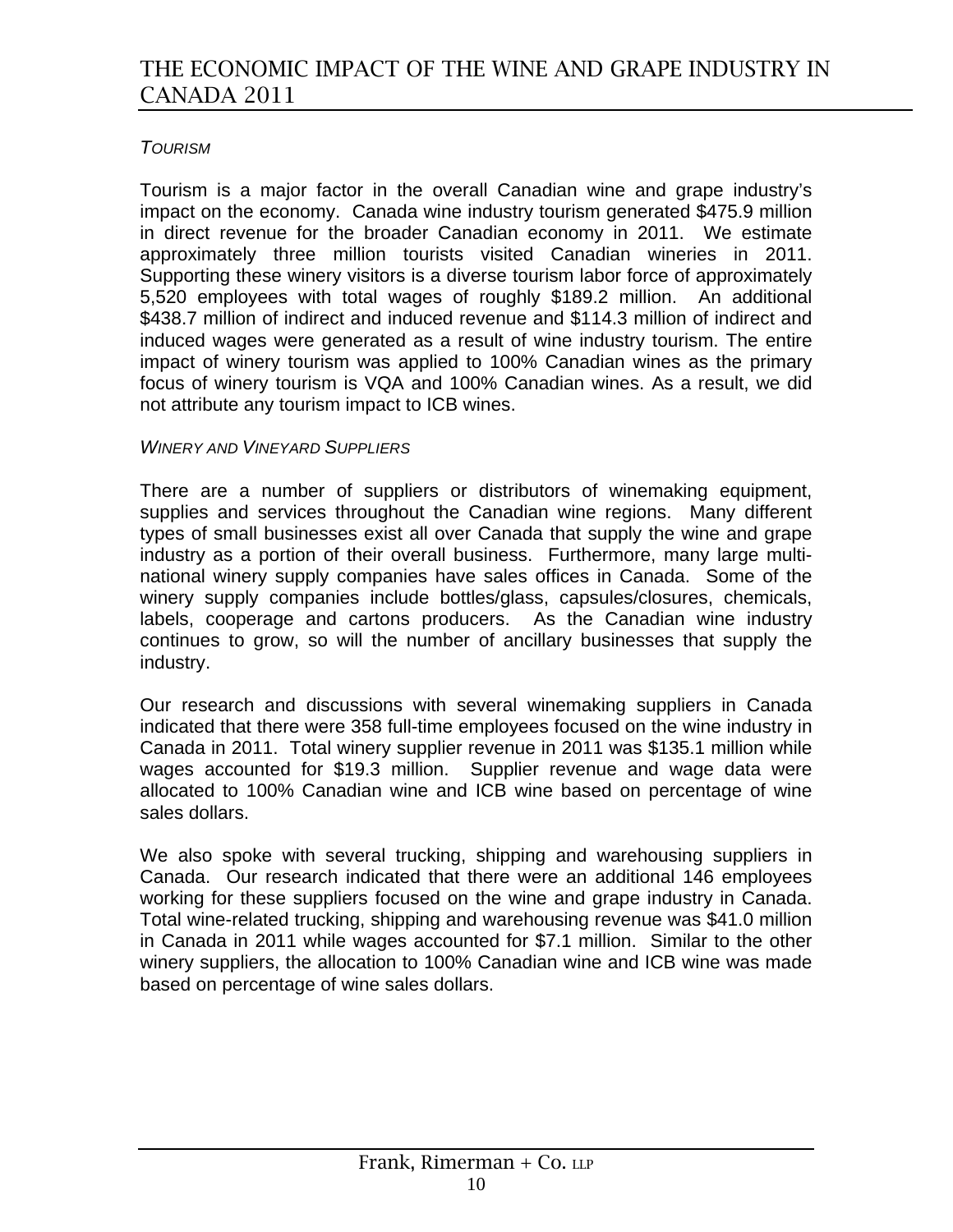As part of our surveys with wineries and vineyards in Canada, we determined there were several vineyard supply companies supplying the country's wine and grape industry. These include companies selling vines, trellises, vineyard equipment, vineyard consulting services and the like. We estimate there were 81 full-time equivalent employees working at these vineyard suppliers in Canada in 2011. Revenue generated from these suppliers was \$58.6 million while wages were \$3.9 million. These amounts were allocated to 100% Canadian wine and ICB wine based on the portion of vineyard tonnage used in 100% Canadian wine versus ICB wine.

#### *EDUCATION AND RESEARCH*

We also spoke with a number of research and educational institutions in Canada that focus on or provide some wine- or vineyard-related education, consulting or research. Based on our discussions, we learned that there was roughly \$8.3 million in funding or grant revenue for wine and vineyard focused research and educational activities in 2011. With a total of 139 full-time equivalent employees and wages totaling \$5.9 million, the Canadian wine and grape industries have a significant resource to help improve crop and product quality.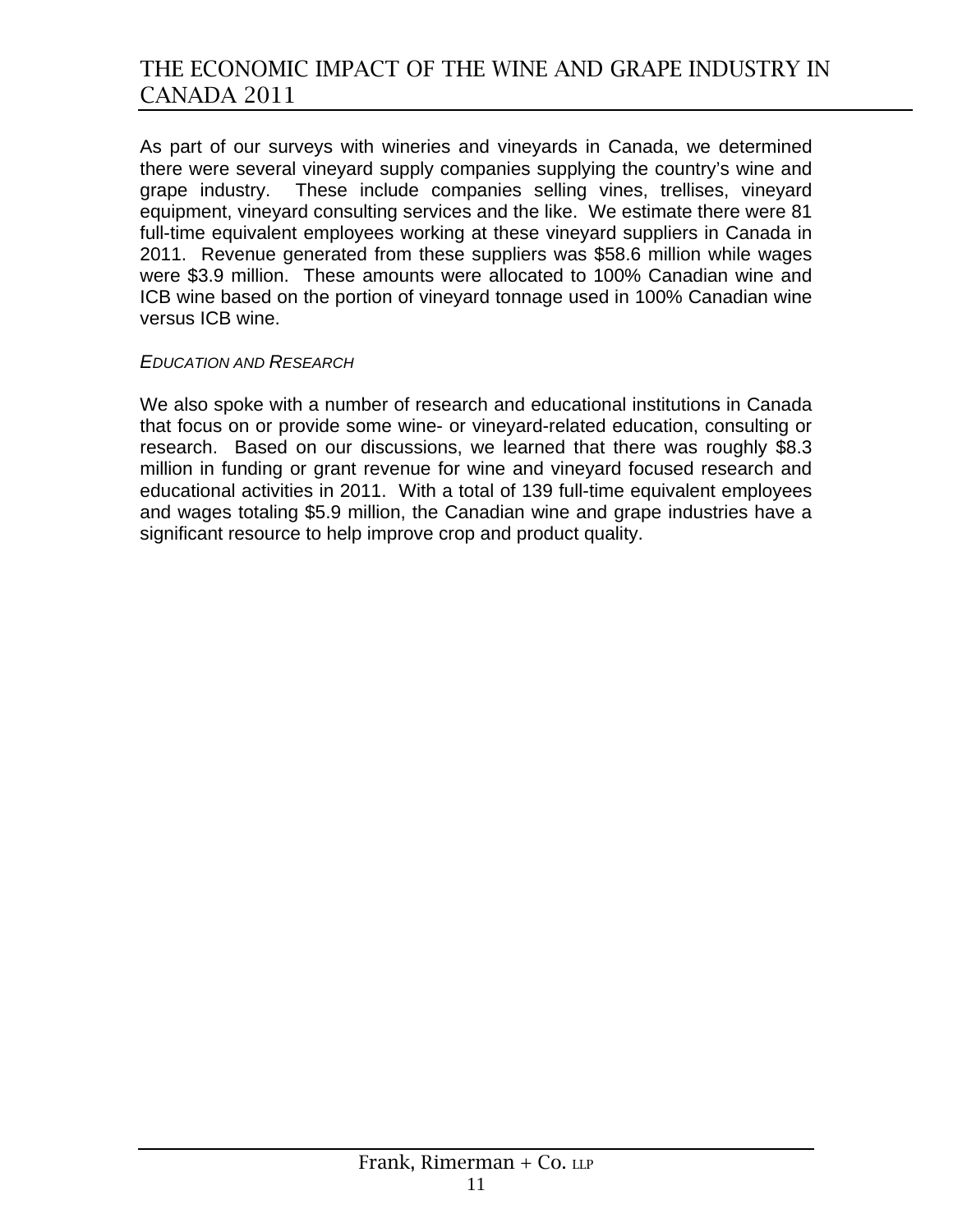# **ONTARIO**

*SUMMARY TABLE*

|                                        |                   | <b>Ontario</b>  |               |
|----------------------------------------|-------------------|-----------------|---------------|
|                                        | 100% Canadian     |                 |               |
|                                        | Wine              | <b>ICB</b> Wine | Total         |
| Revenue:                               |                   |                 |               |
| <b>Winery Revenue</b>                  | \$<br>239,197,000 | 291,577,000     | 530,774,000   |
| Liquor Board Revenue (Markup)          | 69,855,000        | 87,991,000      | 157,846,000   |
| Restaurant and Retail Revenue (Markup) | 58,318,000        | 18,886,000      | 77,204,000    |
| Wine Grape Sales                       | 38,700,000        | 38,700,000      | 77,400,000    |
| Tourism                                | 248,195,000       |                 | 248,195,000   |
| <b>Winery Suppliers</b>                | 37,223,000        | 38,760,000      | 75,983,000    |
| <b>Vineyard Suppliers</b>              | 19,721,000        | 19,721,000      | 39,442,000    |
| Vineyard Development                   | 2,103,000         | 2,103,000       | 4,206,000     |
| Trucking/Warehousing                   | 7,108,000         | 7,401,000       | 14,509,000    |
| Wine Research/Education/Consulting     | 5,452,000         |                 | 5,452,000     |
| Tax Revenues - Federal                 | 91,754,000        | 100,598,000     | 192,352,000   |
| Tax Revenues - Provincial              | 129,601,000       | 122,422,000     | 252,023,000   |
| Indirect (IMPLAN)                      | 305,937,000       | 219,012,000     | 524,949,000   |
| Induced (IMPLAN)                       | 319,368,000       | 225,043,000     | 544,411,000   |
| <b>Total Revenue</b><br>\$             | 1,572,532,000     | 1,172,214,000   | 2,744,746,000 |
|                                        |                   |                 |               |
| Wages:                                 |                   |                 |               |
| Wineries                               | \$<br>49,906,000  | 56,974,000      | 106,880,000   |
| Liquor Boards                          | 8,242,000         | 5,986,000       | 14,228,000    |
| <b>Restaurants and Retail stores</b>   | 17,605,000        | 5,620,000       | 23,225,000    |
| Vineyard                               | 18,044,000        | 18,043,000      | 36,087,000    |
| Tourism                                | 100,228,000       |                 | 100,228,000   |
| <b>Winery Suppliers</b>                | 4,768,000         | 4,964,000       | 9,732,000     |
| <b>Vineyard Suppliers</b>              | 1,179,000         | 1,178,000       | 2,357,000     |
| Trucking/Warehousing                   | 608,000           | 634,000         | 1,242,000     |
| Wine Research/Education/Consulting     | 3,442,000         |                 | 3,442,000     |
| Indirect (IMPLAN)                      | 90,866,000        | 70,001,000      | 160,867,000   |
| Induced (IMPLAN)                       | 79,506,000        | 55,657,000      | 135,163,000   |
| <b>Total Wages</b>                     | \$<br>374,394,000 | 219,057,000     | 593,451,000   |
|                                        |                   |                 |               |
| <b>Total Impact</b><br>\$              | 1,946,926,000     | 1,391,271,000   | 3,338,197,000 |
|                                        |                   |                 |               |
| Employment:<br>Wineries                | 1,123             | 1,146           | 2,269         |
| <b>Liquor Boards</b>                   | 181               | 131             | 312           |
| Restaurants and Retail stores          | 1,078             | 343             | 1,421         |
| Vineyard                               | 596               | 597             | 1,193         |
| Tourism                                | 2,864             |                 | 2,864         |
| <b>Winery Suppliers</b>                | 84                | 88              | 172           |
| <b>Vineyard Suppliers</b>              | 22                | 22              | 44            |
| Trucking/Warehousing                   | 13                | 13              | 26            |
| Research/Education/Consulting          | 78                |                 | 78            |
| Indirect (IMPLAN)                      | 1,909             | 1,234           | 3,143         |
| Induced (IMPLAN)                       | 2,033             | 819             | 2,852         |
| <b>Total Employment</b>                | 9,981             | 4,393           | 14,374        |
|                                        |                   |                 |               |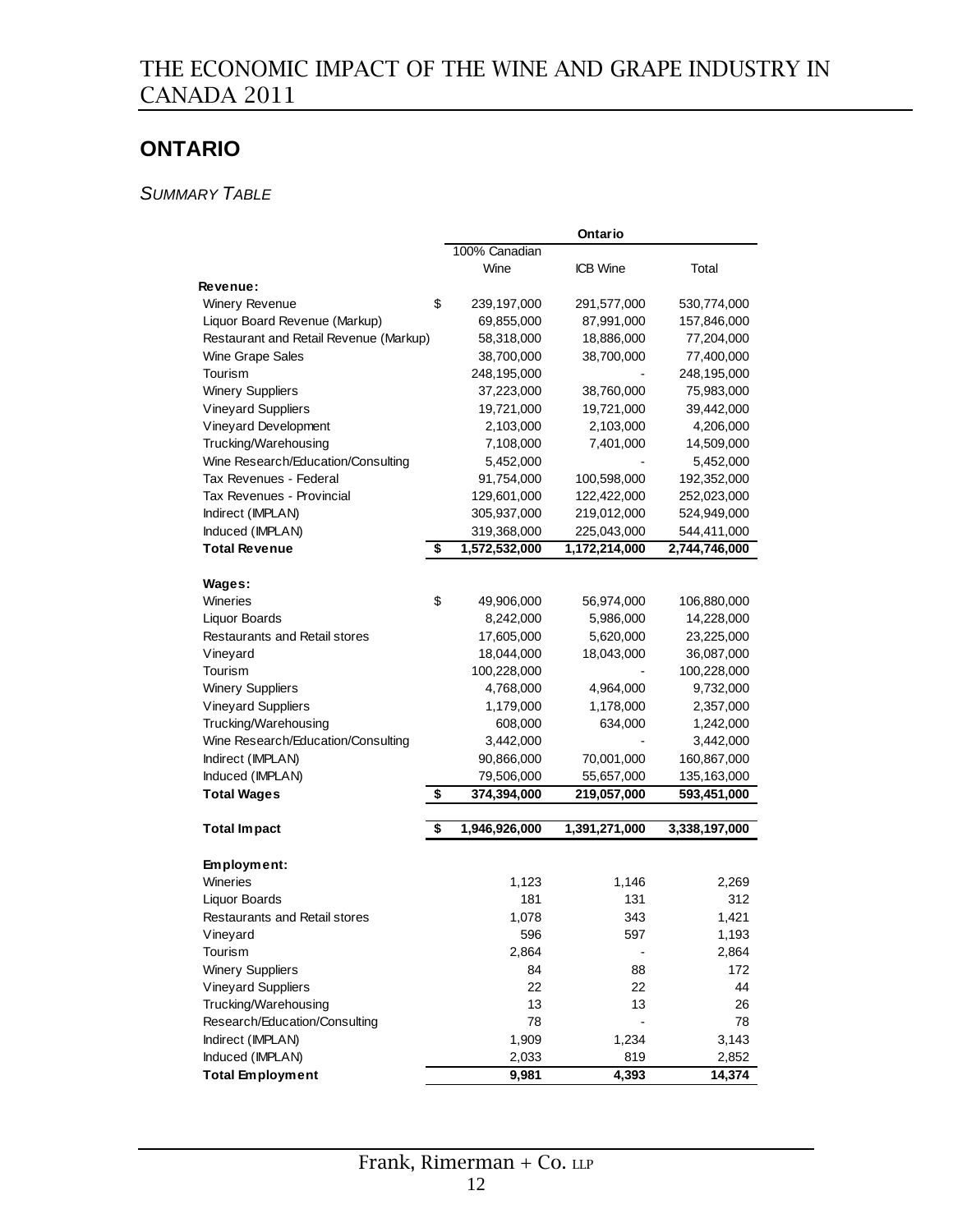### *OVERALL ECONOMIC IMPACT*

The Ontario wine and grape industry contributed to the Ontario economy business revenue of \$2.3 billion, tax revenues of \$444 million, and wages of \$593 million, totaling \$3.34 billion of overall economic impact. This includes \$525 million of indirect revenue and \$544 million of induced revenue. An average bottle of Ontario wine sold generates \$27.38 of business revenue, \$5.29 of tax revenue and \$7.06 of wages.

### *GRAPE PRODUCTION*

In 2011, there were approximately 478 grape growers operating in Ontario with a combined acreage of 15,074 grape-bearing acres (including wineries). Approximately 62,028 tonnes of grapes were produced in 2011 while wine grape sales totaled \$77.4 million, or an average of \$1,248 per tonne. We also estimated that approximately \$4.2 million in revenue was generated from vineyard development in Ontario in 2011. Ontario is the largest wine grape producing province in Canada, in terms of acreage, tonnage and wine grape sales. Based on our surveys of wineries and vineyards, average vineyard maintenance costs were roughly \$4,000 per acre annually.

Most Ontario wineries and vineyards reported utilizing both full-time and seasonal vineyard employees for harvests and vineyard development as well as full-time positions for maintenance of grape-bearing acres and development of new vineyards yet to bear fruit. Based on surveys with wineries and vineyard owners and extrapolated based on the total provincial acreage and an estimated labor cost of \$2,400 per acre, there were 1,193 full-time equivalent workers employed in the vineyards in both a development and ongoing vineyard maintenance and development capacity for a total payroll of approximately \$36.1 million in 2011. Since approximately half of annual vineyard tonnage supplies grapes for 100% Canadian wine and half goes into ICB wine, we attributed half of these amounts (596 full-time equivalent workers representing \$18.0 million in wages) to both 100% Canadian wine and ICB wine.

#### *WINE SALES*

In 2011, there were over 130 wineries in Ontario that sold over 7.0 million ninelitre equivalent cases of wine. Total winery revenue representing wine sales, wine kit sales and non-wine revenue such as merchandise, events, etc. was \$530.8 million. Wine sales were made through several channels including directto-consumers, direct-to-trade and through liquor boards and exports. Supporting that winery revenue was a total of 2,269 winery employees with total wages of \$106.9 million.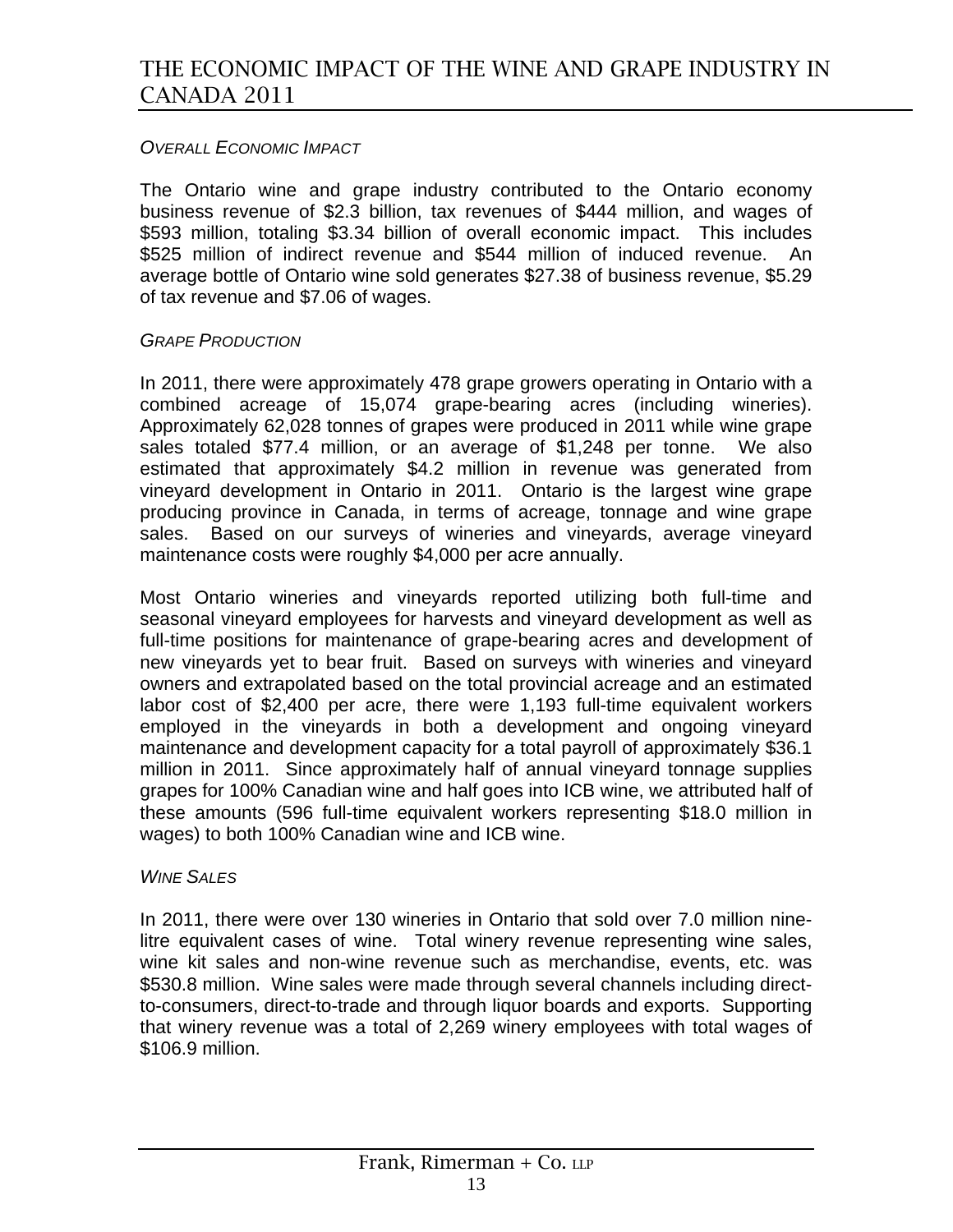A portion of the overall Ontario wine sales were from 100% Canadian wines, which represented nearly 1.9 million cases of Ontario wine sold in 2011. Winery revenue associated with sales of 100% Canadian wines was \$239.2 million. Supporting that winery revenue was a total of 1,123 winery employees with total wages of \$49.9 million. The remaining portion of overall Ontario wine revenue related to ICB wines, which represented over 5.1 million cases of wine sold in Ontario in 2011. Winery revenue associated with sales of ICB wines was \$291.6 million. Supporting that winery revenue was a total of 1,146 winery employees with total wages of \$57.0 million.

In addition to the revenue generated directly by Ontario wineries there were sales generated by each wine distribution channel. These represent the mark-up or margin each wine reseller generated on top of the wine sales from wineries through each respective distribution channel. Overall, \$235 million in additional revenue was generated by the Liquor Control Board of Ontario (LCBO), restaurants and retail stores in Ontario from marking up the wine sold by Ontario wineries in 2011. \$155.5 million in excise and sales tax revenue was collected from the sale of Ontario wines. These additional profits and taxes were determined by using average channel mark-ups and tax rates provided by the LCBO.

#### *TAXES*

The wine and grape industry generates significant tax dollars, benefiting federal, provincial and local governments. Tax dollars are raised through sales taxes, excise taxes, income taxes, estate and gift taxes, payroll taxes, property taxes and other business taxes and fees. Ontario's wine, grape and allied industries paid \$192.3 million in federal taxes and \$252.0 million in provincial and local taxes and in 2011, including over \$28.5 million in excise taxes.

| <b>Type of Tax</b>                   | <b>Total ('000s)</b> |         |
|--------------------------------------|----------------------|---------|
| <b>Federal Tax Revenues</b>          |                      |         |
| Excise                               | \$                   | 28,519  |
| Income                               |                      | 101,247 |
| Consumption and Other                |                      | 62,586  |
| Total Federal Tax Revenues           | \$                   | 192,352 |
| <b>Provincial Tax Revenues</b>       |                      |         |
| Income                               | \$                   | 64,923  |
| Consumption                          |                      | 138,022 |
| Property                             |                      | 35,838  |
| Payroll and Other                    |                      | 13,240  |
| <b>Total Provincial Tax Revenues</b> | \$                   | 252,023 |
|                                      |                      |         |
| <b>Total Tax Revenues</b>            |                      | 444.375 |
|                                      |                      |         |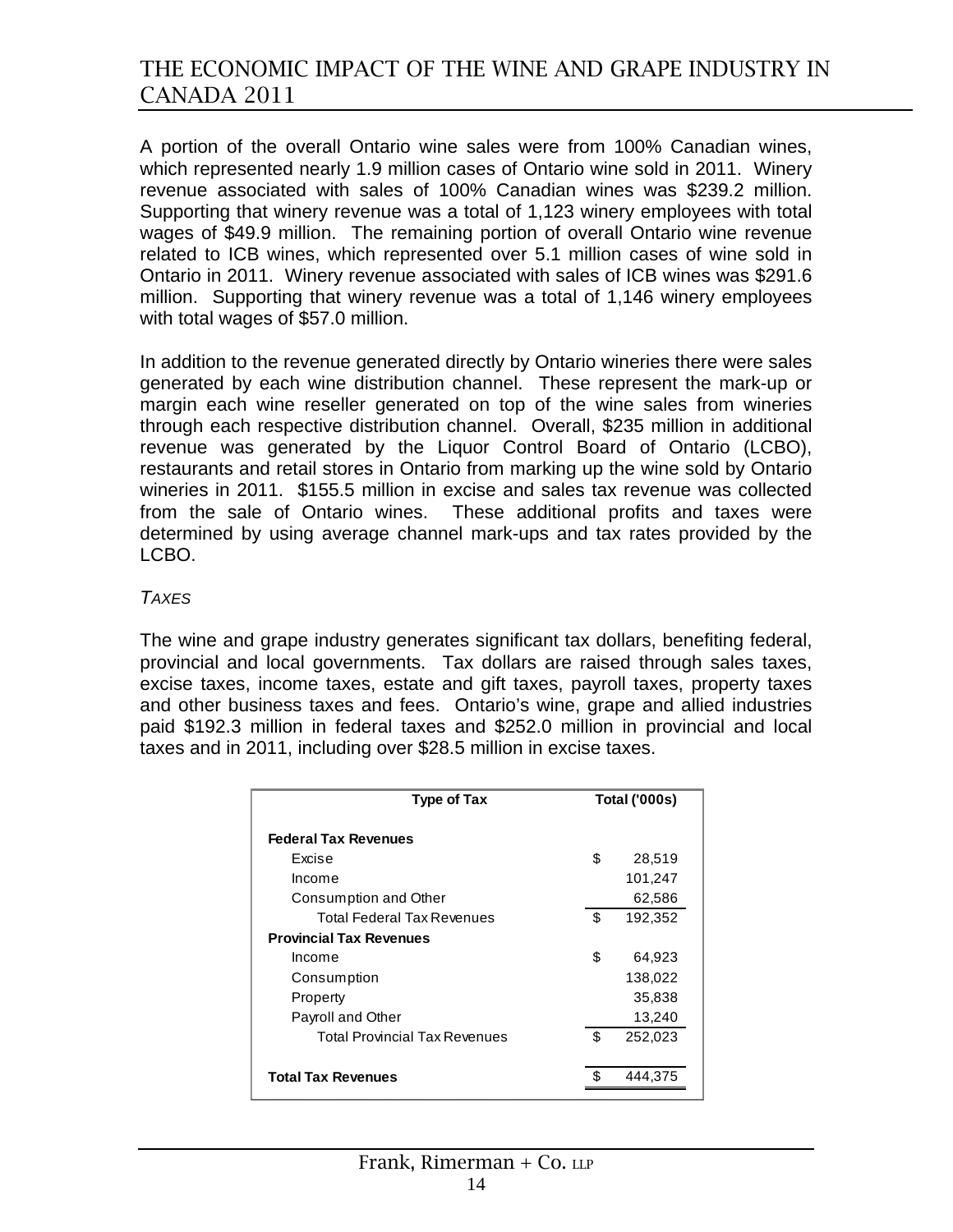### *TOURISM*

Tourism is a major factor in the overall Canadian and Ontario wine and grape industry's overall impact on the economy. Ontario wine industry tourism generated \$248.2 million in revenue for the broader Ontario economy in 2011. Our survey of Ontario wineries estimates that approximately 1.9 million tourists visited Ontario wineries in 2011, consistent with an estimate made by Wine Country Ontario. Supporting these winery visitors is a diverse tourism labor force of approximately 2,864 employees with total wages of roughly \$100.2 million. An additional \$234.7 million of indirect and induced revenue and \$60.7 million of indirect and induced wages were generated as a result of wine industry tourism. The entire impact of winery tourism was applied to 100% Canadian wines as the primary focus of winery tourism is 100% Canadian and VQA wines. As a result, we did not attribute any tourism impact to ICB wines.

#### *WINERY AND VINEYARD SUPPLIERS*

There are a number of suppliers or distributors of winemaking equipment, supplies and services in Ontario. Many different types of small businesses exist in Ontario (and all over Canada) that supply the wine and grape industry as a portion of their overall business. Furthermore, many large multi-national winery supply companies have sales offices in Canada. Some of the winery supply companies include bottles/glass, capsules/closures, chemicals, labels, cooperage and cartons producers. As the Ontario and Canadian wine industry continues to grow, so will the number of ancillary businesses that supply the industry.

Our research and discussions with several winemaking suppliers in the province indicated that there were 172 full-time equivalent employees focused on the wine industry in Ontario in 2011. Total winery supplier revenue in 2011 was \$76.0 million while wages accounted for \$9.7 million. Supplier revenue and wage data were allocated to 100% Canadian wine and ICB wine based on percentage of wine sales dollars.

We also spoke with several trucking, shipping and warehousing suppliers in Ontario. Our research indicated that there were an additional 26 employees working for these suppliers focused on the wine and grape industry in Ontario. Total wine-related trucking, shipping and warehousing revenue was \$14.5 million in Ontario in 2011 while wages accounted for \$1.2 million. Similar to the other winery suppliers, the allocation to 100% Canadian wine and ICB wine was made based on percentage of wine sales dollars.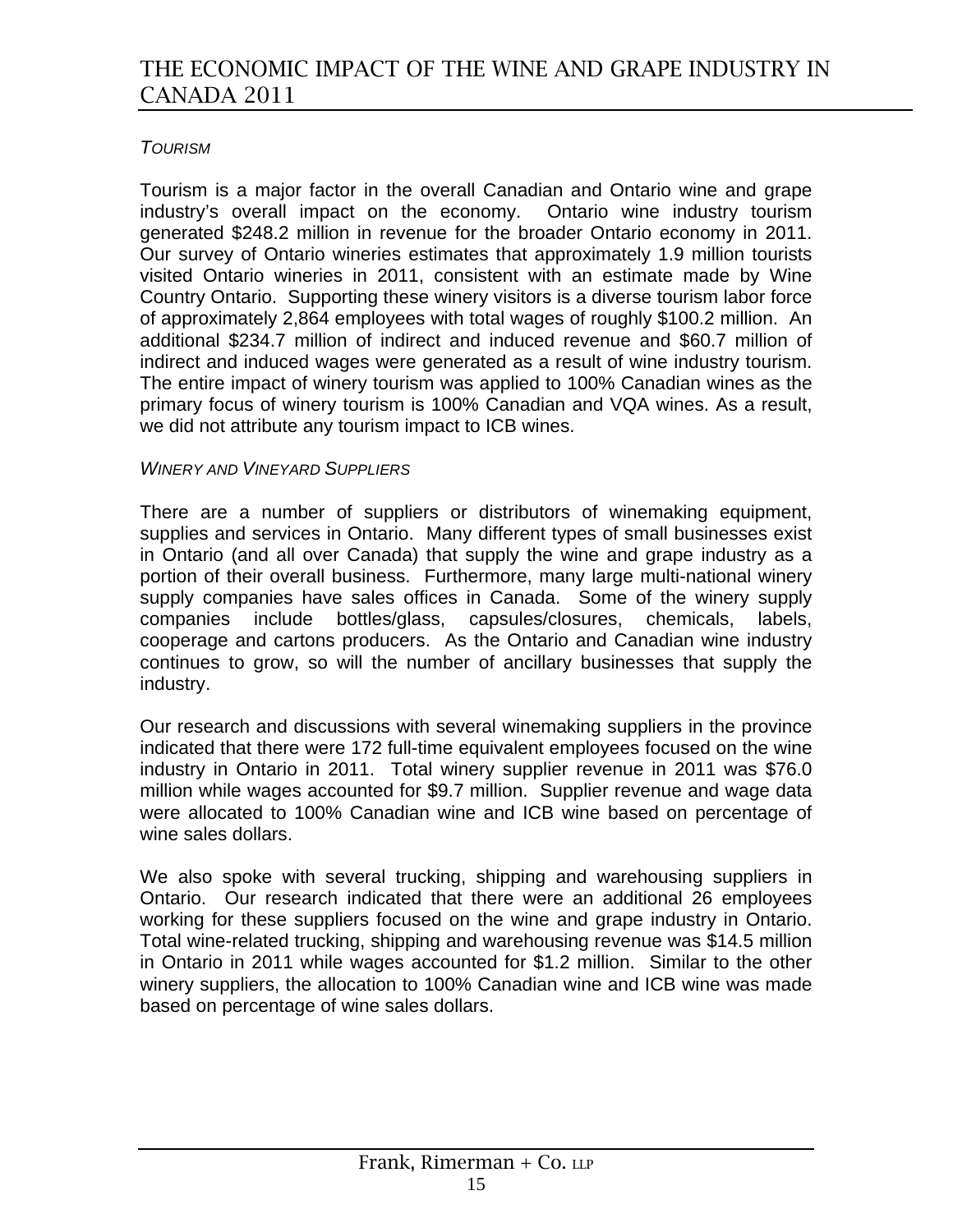As part of our surveys with wineries and vineyards in Ontario, we determined there were several vineyard supply companies supplying the province's grape industry. These include companies selling vines, trellises, vineyard equipment, vineyard consulting services and the like. We estimate there were 44 full-time equivalent employees working at these vineyard suppliers in Ontario in 2011. Revenue generated from the suppliers was \$39.4 million while wages were \$2.4 million. These amounts were allocated to 100% Canadian wine and ICB wine based on the portion of vineyard tonnage used in 100% Canadian wine versus ICB wine.

#### *EDUCATION AND RESEARCH*

We also spoke with a number of research and educational institutions in Ontario that focus on or provide some wine- or vineyard-related education, consulting or research. Based on our discussions, we learned that there was roughly \$5.5 million in funding or grant revenue for wine and vineyard focused research and educational activities. With a total of 78 full-time equivalent employees and wages totaling \$3.4 million, the Ontario wine and grape industries have a significant resource to help improve crop and product quality.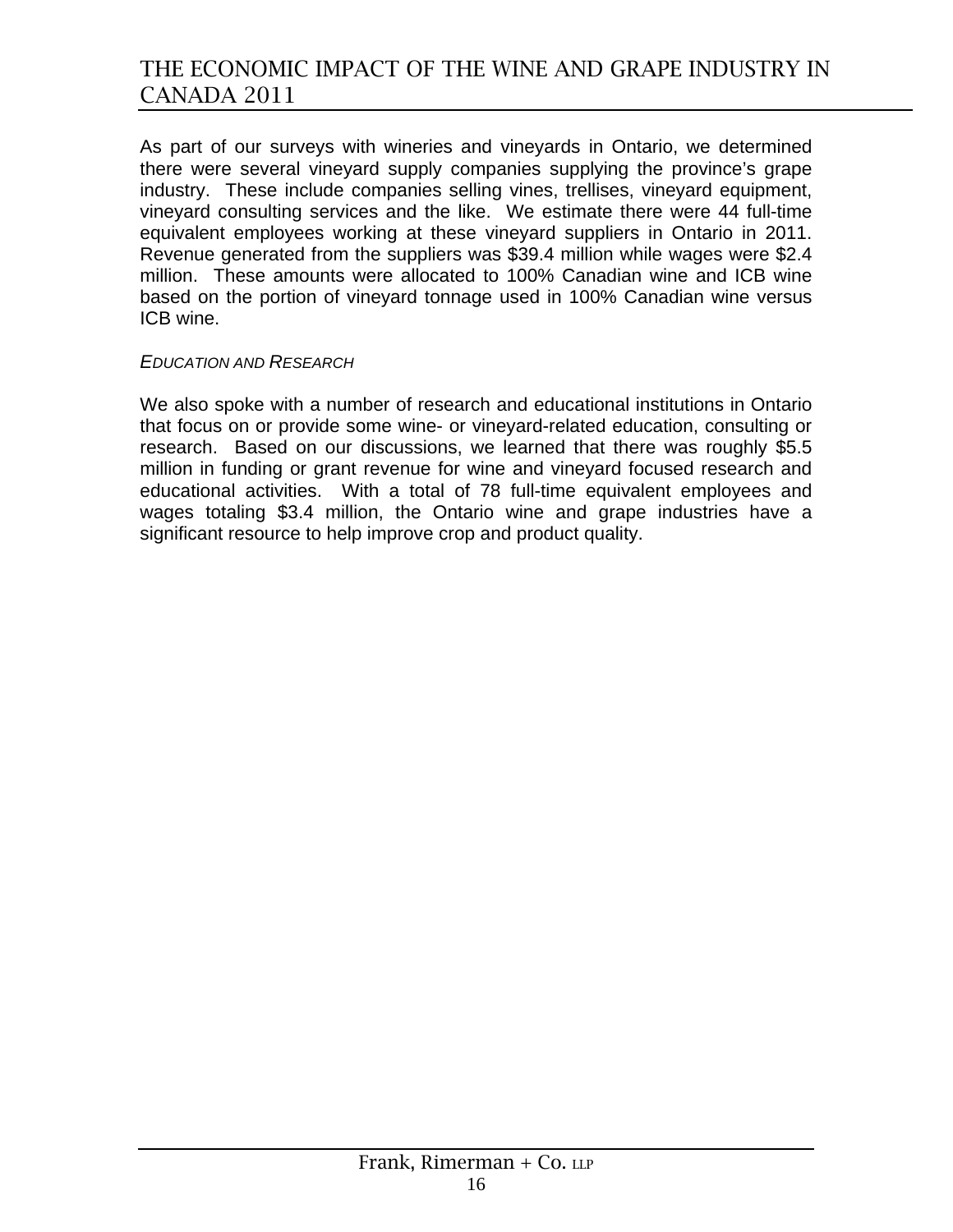## **BRITISH COLUMBIA**

*SUMMARY TABLE*

|                                        |                     | <b>British Columbia</b> |               |
|----------------------------------------|---------------------|-------------------------|---------------|
|                                        | 100% Canadian       |                         |               |
|                                        | Wine                | <b>ICB Wine</b>         | Total         |
| Revenue:                               |                     |                         |               |
| <b>Winery Revenue</b>                  | \$<br>175,452,000   | 157,439,000             | 332,891,000   |
| Liquor Board Revenue (Markup)          | 18,885,000          | 56,473,000              | 75,358,000    |
| Restaurant and Retail Revenue (Markup) | 70,150,000          | 25,302,000              | 95,452,000    |
| Wine Grape Sales                       | 43,554,000          | 5,383,000               | 48,937,000    |
| Tourism                                | 187,564,000         |                         | 187,564,000   |
| <b>Winery Suppliers</b>                | 23,332,000          | 16,137,000              | 39,469,000    |
| <b>Vineyard Suppliers</b>              | 13,328,000          | 1,648,000               | 14,976,000    |
| Vineyard Development                   | 2,370,000           | 293,000                 | 2,663,000     |
| Trucking/Warehousing                   | 10,106,000          | 6,991,000               | 17,097,000    |
| Wine Research/Education/Consulting     | 1,385,000           |                         | 1,385,000     |
| Tax Revenues - Federal                 | 61,861,000          | 47,487,000              | 109,348,000   |
| Tax Revenues - Provincial              | 74,696,000          | 38,285,000              | 112,981,000   |
| Indirect (IMPLAN)                      | 201,758,000         | 83,444,000              | 285,202,000   |
| Induced (IMPLAN)                       | 224,514,000         | 104,583,000             | 329,097,000   |
| <b>Total Revenue</b>                   | \$<br>1,108,955,000 | 543,465,000             | 1,652,420,000 |
|                                        |                     |                         |               |
| Wages:                                 |                     |                         |               |
| Wineries                               | \$<br>19,290,000    | 26,860,000              | 46,150,000    |
| Liquor Boards                          | 6,687,000           | 6,406,000               | 13,093,000    |
| Restaurants and Retail stores          | 23,422,000          | 6,688,000               | 30,110,000    |
| Vineyard                               | 21,022,000          | 2,598,000               | 23,620,000    |
| Tourism                                | 75,714,000          |                         | 75,714,000    |
| <b>Winery Suppliers</b>                | 656,000             | 454,000                 | 1,110,000     |
| <b>Vineyard Suppliers</b>              | 1,201,000           | 149,000                 | 1,350,000     |
| Trucking/Warehousing                   | 2,458,000           | 1,700,000               | 4,158,000     |
| Wine Research/Education/Consulting     | 1,215,000           |                         | 1,215,000     |
| Indirect (IMPLAN)                      | 57,515,000          | 24,010,000              | 81,525,000    |
| Induced (IMPLAN)                       | 54,924,000          | 25,671,000              | 80,595,000    |
| <b>Total Wages</b>                     | \$<br>264,104,000   | 94,536,000              | 358,640,000   |
|                                        |                     |                         |               |
| <b>Total Impact</b>                    | \$<br>1,373,059,000 | 638,001,000             | 2,011,060,000 |
| Employment:                            |                     |                         |               |
| Wineries                               | 481                 | 461                     | 942           |
| Liquor Boards                          | 147                 | 140                     | 287           |
| Restaurants and Retail stores          | 1,356               | 377                     | 1,733         |
| Vineyard                               | 905                 | 112                     | 1,017         |
| Tourism                                | 2,180               |                         | 2,180         |
| <b>Winery Suppliers</b>                | 13                  | 9                       | 22            |
| <b>Vineyard Suppliers</b>              | 28                  | 4                       | 32            |
| Trucking/Warehousing                   | 51                  | 35                      | 86            |
| Research/Education/Consulting          | 27                  |                         | 27            |
| Indirect (IMPLAN)                      | 1,430               | 560                     | 1,990         |
| Induced (IMPLAN)                       | 1,369               | 638                     | 2,007         |
| <b>Total Employment</b>                | 7,987               | 2,336                   | 10,323        |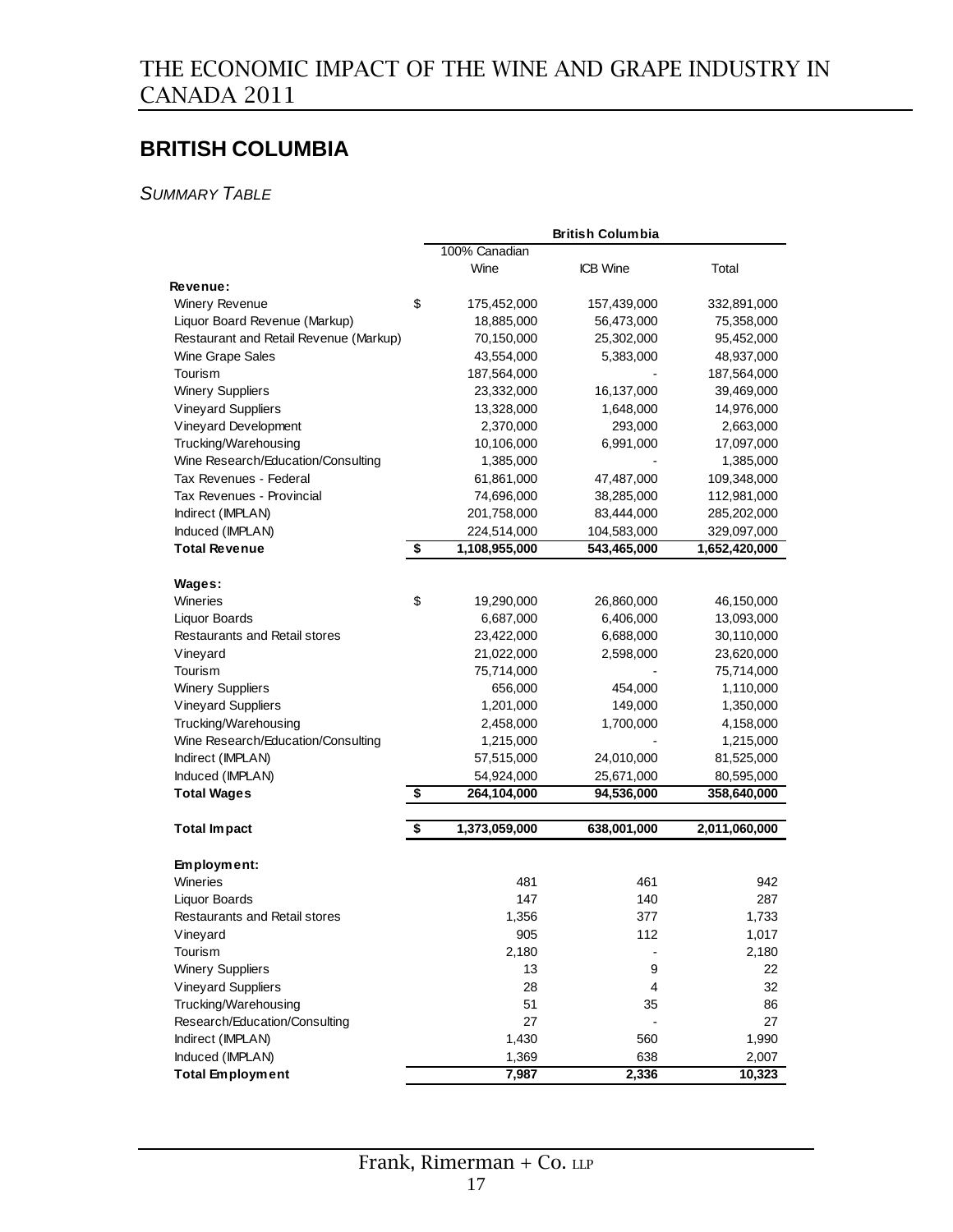### *OVERALL ECONOMIC IMPACT*

The British Columbia wine and grape industry contributed to the British Columbia economy business revenue of \$1.43 billion, tax revenues of \$222.3 million, and wages of \$359 million, totaling over \$2.01 billion of overall economic impact. This includes \$285 million of indirect revenue and \$329 million of induced revenue. An average bottle of wine produced in British Columbia generates \$29.92 of business revenue, \$4.65 of tax revenue and \$7.50 of wages.

#### *GRAPE PRODUCTION*

In 2011, there were approximately 538 grape growers operating in British Columbia with a combined acreage of 9,867 grape-bearing acres (including wineries). Approximately 22,723 tonnes of grapes were produced in 2011 while wine grape sales totaled \$48.9 million, or an average of \$2,154 per tonne. We also estimated that approximately \$2.7 million in revenue was generated from vineyard development in British Columbia in 2011. British Columbia is the second largest wine grape producing province in Canada next to Ontario in terms of acreage, tonnage and wine grape sales. Based on our surveys of wineries and vineyards, average vineyard maintenance costs were roughly \$4,500 per acre annually.

Most British Columbia wineries and vineyards reported utilizing both full-time and seasonal vineyard employees for harvests and vineyard development as well as full-time positions for maintenance of grape-bearing acres and development of new vineyards yet to bear fruit. Based on surveys with wineries and vineyard owners and extrapolated based on the total provincial acreage and an estimated labor cost of \$2,400 per acre, there were 1,017 full-time equivalent workers employed in the vineyards in both a development and ongoing vineyard maintenance and development capacity for a total payroll of approximately \$23.6 million in 2011. Since approximately 89% of annual vineyard tonnage supplies grapes for 100% Canadian wine and the remainder goes into ICB wine, we attributed jobs and wages to 100% Canadian wine and ICB wine based on this ratio.

#### *WINE SALES*

In 2011, there were 212 wineries in British Columbia that sold nearly 4.0 million nine-litre equivalent cases of wine. Total winery revenue representing wine sales, wine kit sales and non-wine revenue such as merchandise, events, etc. was \$332.9 million. Wine sales were made through several channels including direct-to-consumers, direct-to-trade and through liquor boards and exports. Supporting that winery revenue was a total of 942 winery employees with total wages of nearly \$46.2 million.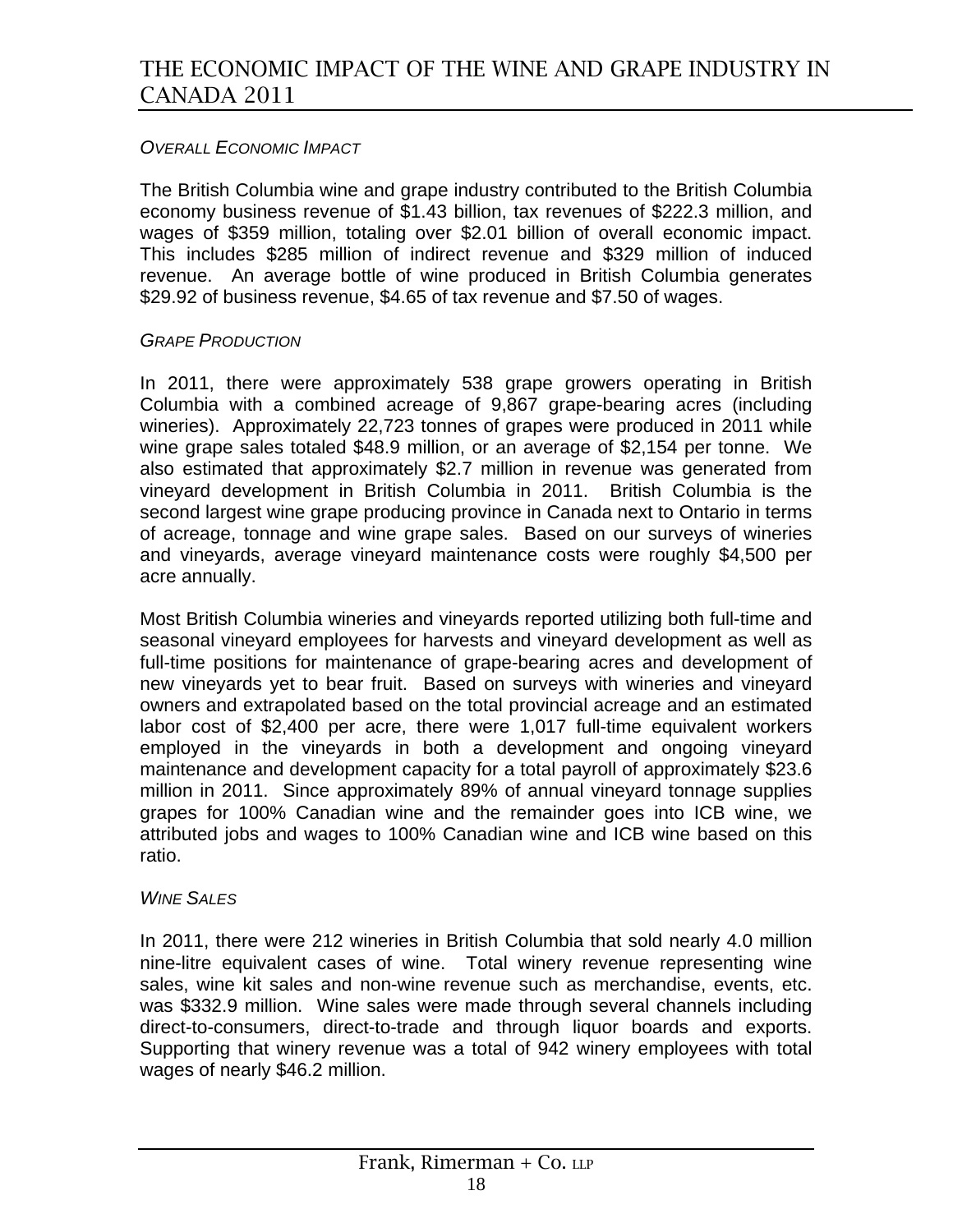A portion of the overall British Columbia wine sales were from 100% Canadian wines, which represented 1.047 million cases of British Columbia wine sold in 2011. Winery revenue associated with sales of 100% Canadian wines was \$175.5 million. Supporting that winery revenue was a total of 481 winery employees with total wages of \$19.3 million. The remaining portion of overall British Columbia wine revenue related to ICB wines, which represented over 4.1 million cases of wine sold in British Columbia in 2011. Winery revenue associated with sales of ICB wines was \$157.4 million. Supporting that winery revenue was a total of 461 winery employees with total wages of \$26.9 million.

In addition to the revenue generated directly by British Columbia wineries there were sales generated by each wine distribution channel. These represent the mark-up or margin each wine reseller generated on top of the wine sales from wineries through each respective distribution channel. Overall, \$171 million in additional revenue was generated by the British Columbia Liquor Distribution Branch (BCLDB), restaurants and retail stores in British Columbia from marking up the wine sold by British Columbia wineries in 2011. \$56.4 million in excise and sales tax revenue was collected from the sale of British Columbia wines. These additional profits and taxes were determined by using average channel mark-ups and tax rates provided by the CVA and BCLDB.

#### *TAXES*

The wine and grape industry generates significant tax dollars, benefiting federal, provincial and local governments. Tax dollars are raised through sales taxes, excise taxes, income taxes, estate and gift taxes, payroll taxes, property taxes and other business taxes and fees. British Columbia's wine, grape and allied industries paid \$109.3 million in federal taxes and \$113.0 million in provincial and local taxes and in 2011, including nearly \$16.4 million in excise taxes.

| <b>Type of Tax</b>                   | <b>Total ('000s)</b> |         |
|--------------------------------------|----------------------|---------|
| <b>Federal Tax Revenues</b>          |                      |         |
| Excise                               | \$                   | 16,388  |
| Income                               |                      | 58,161  |
| Consumption and Other                |                      | 34,799  |
| Total Federal Tax Revenues           | \$                   | 109,348 |
| <b>Provincial Tax Revenues</b>       |                      |         |
| Income                               | \$                   | 37,295  |
| Consumption                          |                      | 47,492  |
| Property                             |                      | 20,587  |
| Payroll and Other                    |                      | 7,607   |
| <b>Total Provincial Tax Revenues</b> | \$                   | 112,981 |
|                                      |                      |         |
| <b>Total Tax Revenues</b>            |                      | 222.329 |
|                                      |                      |         |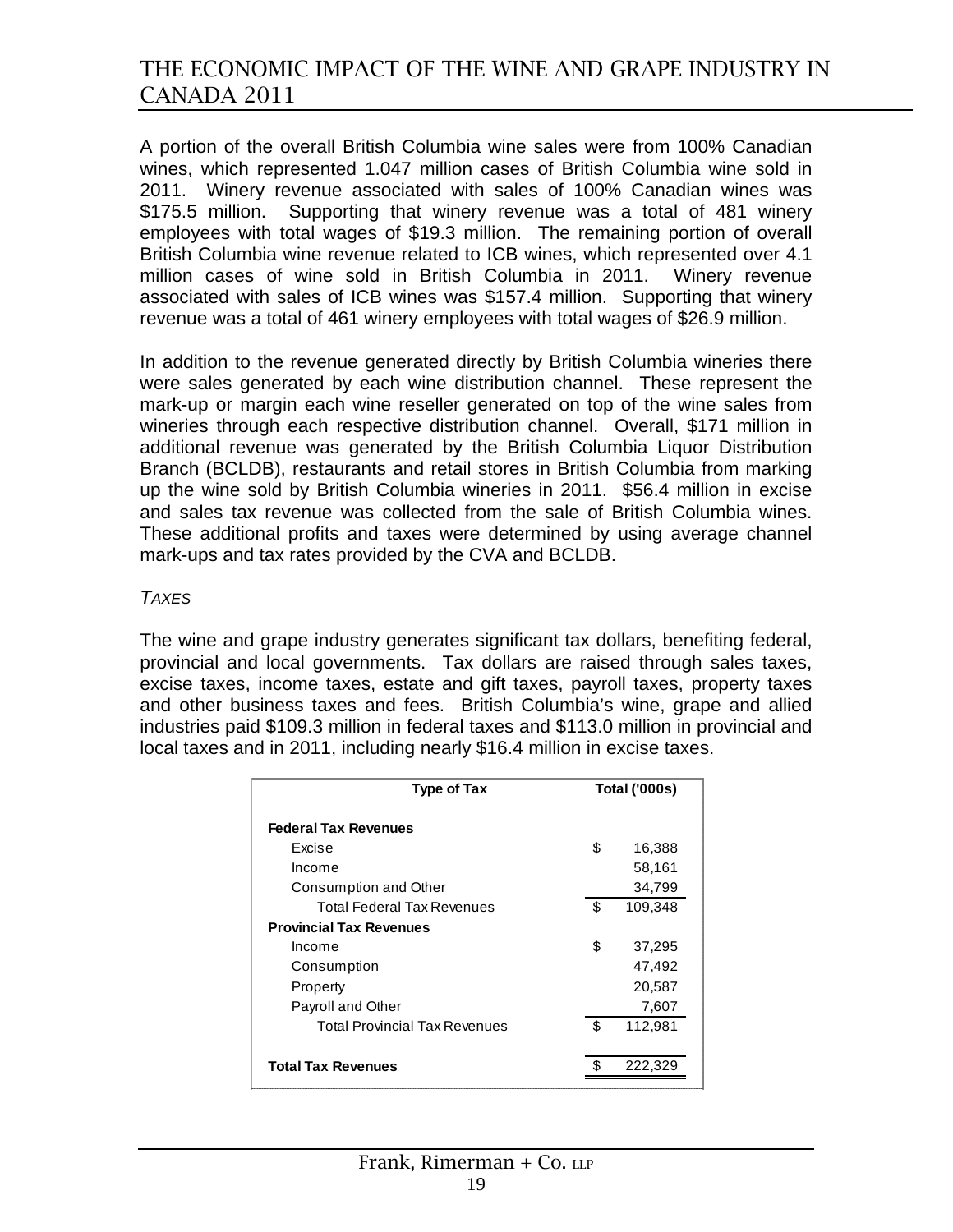### *TOURISM*

Tourism is a major factor in the overall Canadian and British Columbia wine and grape industry's overall impact on the economy. British Columbia wine industry tourism generated \$187.6 million in revenue for the broader British Columbia economy in 2011. Our survey of British Columbia wineries estimates that approximately 800 thousand tourists visited British Columbia wineries in 2011. Supporting these winery visitors is a diverse tourism labor force of approximately 2,180 employees with total wages of roughly \$75.7 million. An additional \$168.4 million of indirect and induced revenue and \$44.7 million of indirect and induced wages were generated as a result of wine industry tourism. The entire impact of winery tourism was applied to 100% Canadian wines as the primary focus of winery tourism is 100% Canadian and VQA wines. As a result, we did not attribute any tourism impact to ICB wines.

### *WINERY AND VINEYARD SUPPLIERS*

Similar to Ontario, there are a number of suppliers or distributors of winemaking equipment, supplies and services in British Columbia. Many different types of small businesses exist in British Columbia (and all over Canada) that supply the wine and wine industry as a portion of their overall business. Furthermore, many large multi-national winery supply companies have sales offices in Canada. Our research and discussions with several winemaking suppliers in the province indicated that there were 22 full-time equivalent employees focused on the wine industry in British Columbia in 2011. Total winery supplier revenue in 2011 was \$39.5 million while wages accounted for \$1.1 million. Supplier revenue and employee wages were allocated to 100% Canadian wine and ICB wine based on percentage of wine sales dollars.

We also spoke with several trucking, shipping and warehousing suppliers in British Columbia. Our research indicated that there were an additional 86 employees working for these suppliers focused on the wine and grape industry in British Columbia. Total wine-related trucking, shipping and warehousing revenue was \$17.1 million in British Columbia in 2011 while wages accounted for \$4.2 million. Similar to the other winery suppliers, the allocation to 100% Canadian wine and ICB wine was made based on percentage of wine sales dollars.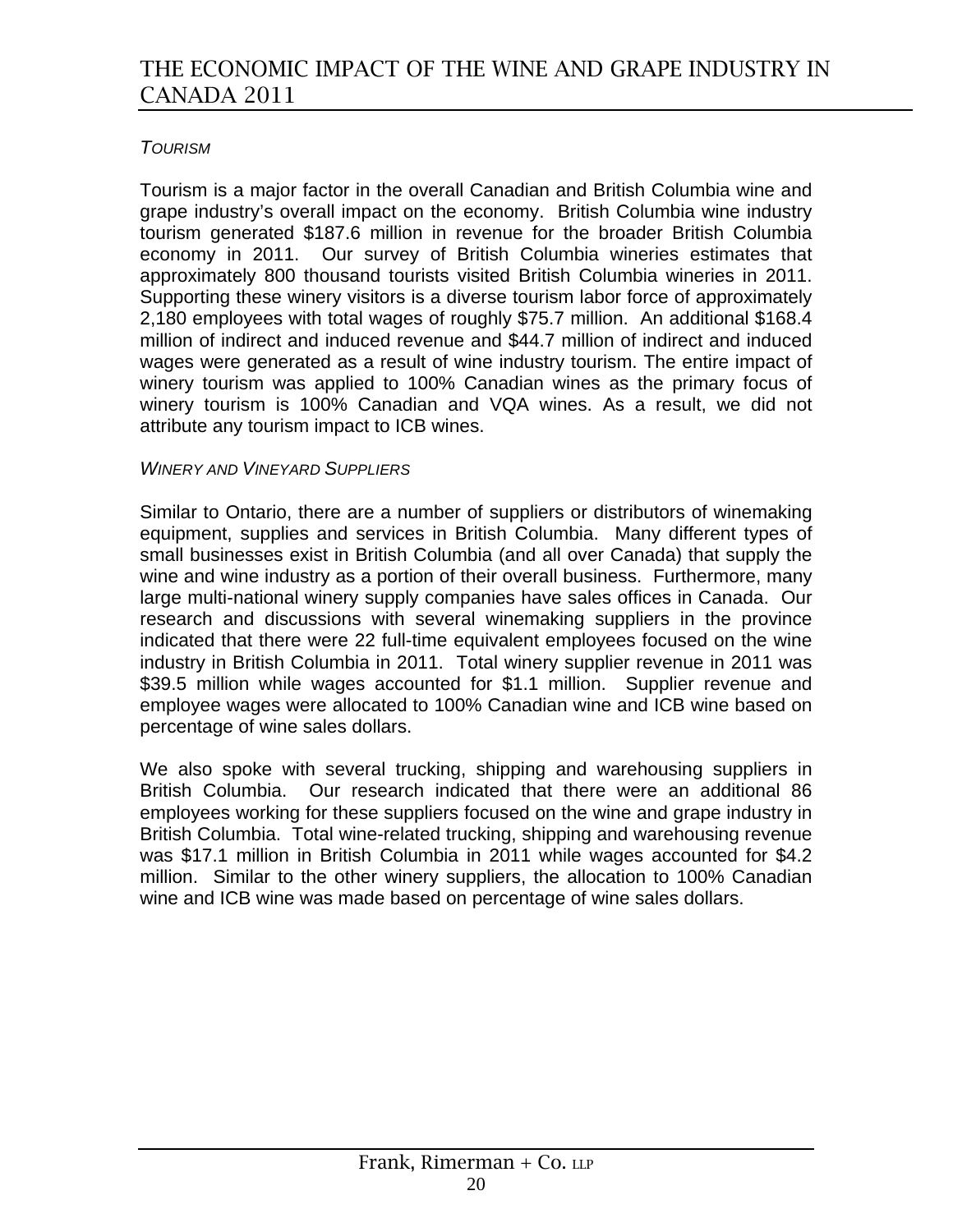As part of our surveys with wineries and vineyards in British Columbia, we determined there were several vineyard supply companies supplying the province's grape industry. These include companies selling vines, trellises, vineyard equipment, vineyard consulting services and the like. We estimate there were 32 full-time equivalent employees working at these vineyard suppliers in British Columbia in 2011. Revenue generated from the suppliers was \$15.0 million while wages were \$1.4 million. These amounts were allocated to 100% Canadian wine and ICB wine based on the portion of vineyard tonnage used in 100% Canadian wine versus ICB wine.

#### *EDUCATION AND RESEARCH*

We also spoke with a number of research and educational institutions in British Columbia that focus on or provide some wine- or vineyard-related education, consulting or research. Based on our discussions, we learned that there was roughly \$1.4 million in funding or grant revenue for wine and vineyard focused research and educational activities. With a total of 27 full-time equivalent employees and wages totaling \$1.2 million, the British Columbia wine and grape industries have a continued resource to help improve crop and product quality.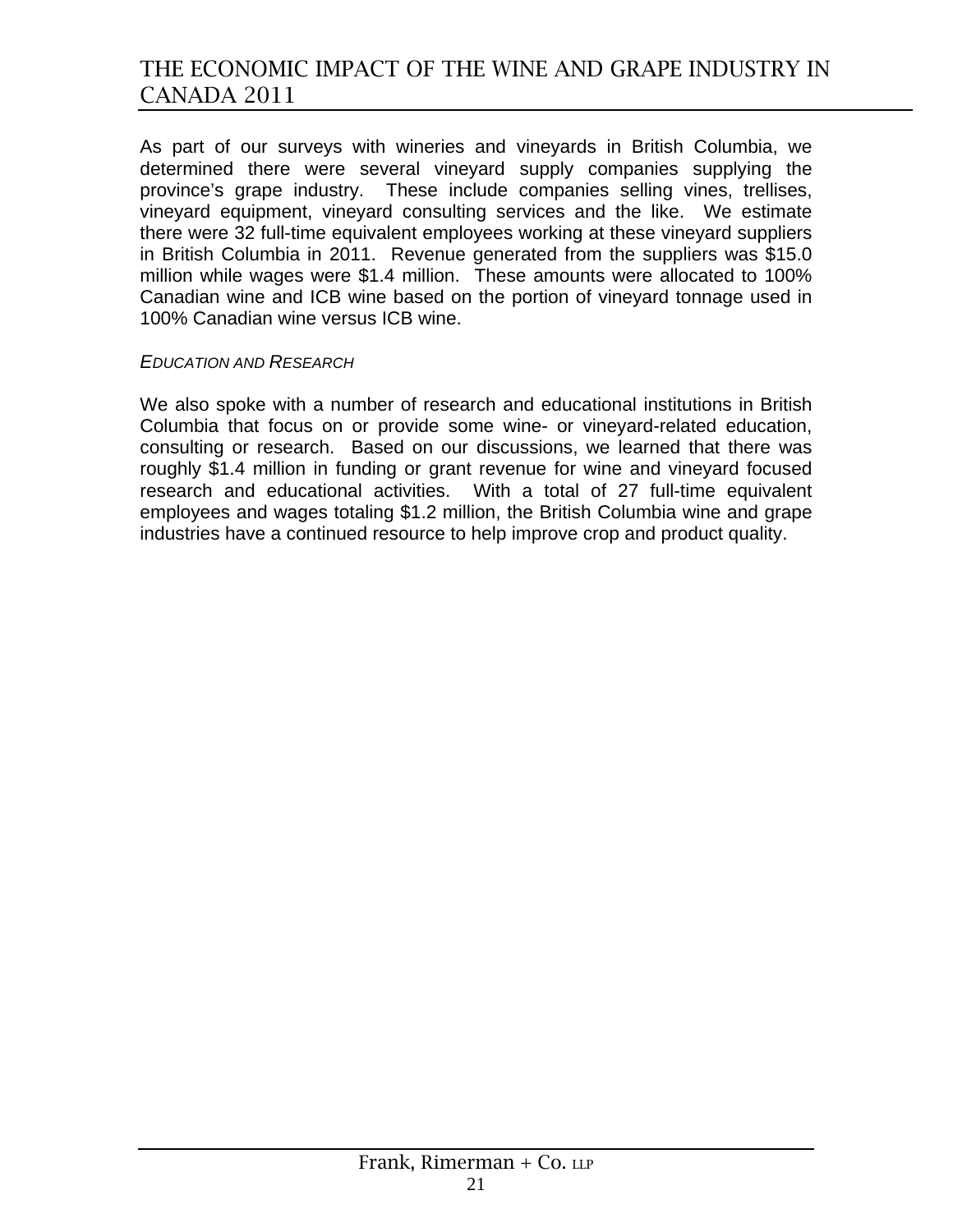# **NOVA SCOTIA**

*SUMMARY TABLE*

|                                        |                                  |               | Nova Scotia     |             |
|----------------------------------------|----------------------------------|---------------|-----------------|-------------|
|                                        |                                  | 100% Canadian |                 |             |
|                                        |                                  | Wine          | <b>ICB</b> Wine | Total       |
| Revenue:                               |                                  |               |                 |             |
| <b>Winery Revenue</b>                  | \$                               | 12,858,000    | 16,263,000      | 29,121,000  |
| Liquor Board Revenue (Markup)          |                                  | 2,940,000     | 20,203,000      | 23,143,000  |
| Restaurant and Retail Revenue (Markup) |                                  | 4,399,000     | 3,216,000       | 7,615,000   |
| Wine Grape Sales                       |                                  | 1,363,000     | 118,000         | 1,481,000   |
| Tourism                                |                                  | 14,228,000    |                 | 14,228,000  |
| <b>Winery Suppliers</b>                |                                  | 1,383,000     | 1,728,000       | 3,111,000   |
| <b>Vineyard Suppliers</b>              |                                  | 532,000       | 47,000          | 579,000     |
| Vineyard Development                   |                                  | 493,000       | 43,000          | 536,000     |
| Trucking/Warehousing                   |                                  | 478,000       | 598,000         | 1,076,000   |
| Wine Research/Education/Consulting     |                                  | 150,000       |                 | 150,000     |
| Tax Revenues - Federal                 |                                  | 4,214,000     | 8,471,000       | 12,685,000  |
| Tax Revenues - Provincial              |                                  | 5,257,000     | 7,425,000       | 12,682,000  |
| Indirect (IMPLAN)                      |                                  | 11,375,000    | 11,318,000      | 22,693,000  |
| Induced (IMPLAN)                       |                                  | 16,766,000    | 19,701,000      | 36,467,000  |
| <b>Total Revenue</b>                   | $\overline{\boldsymbol{\theta}}$ | 76,436,000    | 89,131,000      | 165,567,000 |
|                                        |                                  |               |                 |             |
| Wages:                                 |                                  |               |                 |             |
| Wineries                               | \$                               | 2,083,000     | 1,287,000       | 3,370,000   |
| Liquor Boards                          |                                  | 321,000       | 2,261,000       | 2,582,000   |
| Restaurants and Retail stores          |                                  | 1,414,000     | 934,000         | 2,348,000   |
| Vineyard                               |                                  | 1,141,000     | 99,000          | 1,240,000   |
| Tourism                                |                                  | 5,076,000     |                 | 5,076,000   |
| <b>Winery Suppliers</b>                |                                  | 282,000       | 353,000         | 635,000     |
| <b>Vineyard Suppliers</b>              |                                  | 48,000        | 4,000           | 52,000      |
| Trucking/Warehousing                   |                                  | 160,000       | 200,000         | 360,000     |
| Wine Research/Education/Consulting     |                                  | 135,000       |                 | 135,000     |
| Indirect (IMPLAN)                      |                                  | 2,864,000     | 3,138,000       | 6,002,000   |
| Induced (IMPLAN)                       |                                  | 4,080,000     | 4,839,000       | 8,919,000   |
| <b>Total Wages</b>                     | \$                               | 17,604,000    | 13,115,000      | 30,719,000  |
|                                        |                                  |               |                 |             |
| <b>Total Impact</b>                    | \$                               | 94,040,000    | 102,246,000     | 196,286,000 |
| Employment:                            |                                  |               |                 |             |
| Wineries                               |                                  | 67            | 24              | 91          |
| <b>Liquor Boards</b>                   |                                  | 7             | 51              | 58          |
| Restaurants and Retail stores          |                                  | 82            | 54              | 136         |
| Vineyard                               |                                  | 84            | 8               | 92          |
| Tourism                                |                                  | 159           |                 | 159         |
| <b>Winery Suppliers</b>                |                                  | 3             | 4               | 7           |
| Vineyard Suppliers                     |                                  | 1             |                 | 1           |
| Trucking/Warehousing                   |                                  | 3             | 4               | 7           |
| Research/Education/Consulting          |                                  | 4             |                 | 4           |
| Indirect (IMPLAN)                      |                                  | 80            | 80              | 160         |
| Induced (IMPLAN)                       |                                  | 71            | 68              | 139         |
| <b>Total Employment</b>                |                                  | 561           | 293             | 854         |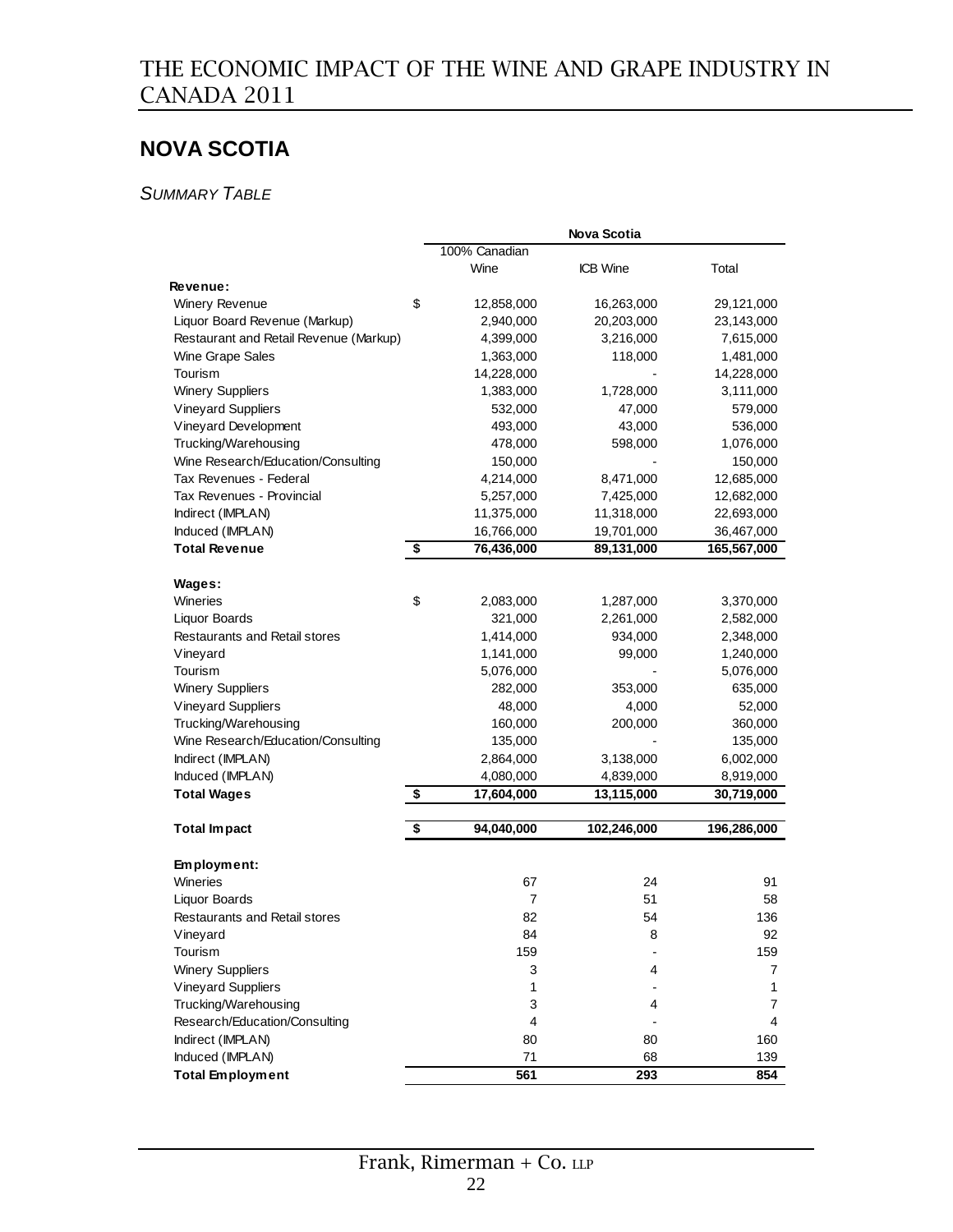### *OVERALL ECONOMIC IMPACT*

The Nova Scotia wine and grape industry contributed to the Nova Scotia economy business revenue of \$140 million, tax revenues of \$25.4 million, and wages of over \$30 million, totaling \$196.3 million of overall economic impact. This includes \$22.7 million of indirect revenue and \$36.5 million of induced revenue. An average bottle of Nova Scotia wine sold generates \$17.81 of business revenue, \$3.22 of tax revenue and \$3.90 of wages.

#### *GRAPE PRODUCTION*

In 2011, there were 22 grape growers operating in Nova Scotia with a combined acreage of 518 grape-bearing acres (including wineries). Approximately 1,264 tonnes of grapes were produced in 2011 while wine grape sales totaled \$1.5 million, or an average of \$1,172 per tonne. We also estimated that approximately \$425 thousand in revenue was generated from vineyard development in Nova Scotia in 2011. Nova Scotia is the fourth largest wine grape producer in Canada behind Ontario, British Columbia and Québec in terms of acreage, tonnage and wine grape sales. Based on our surveys of wineries and vineyards, average vineyard maintenance costs were roughly \$3,600 per acre annually.

Most Nova Scotia wineries and vineyards reported utilizing both full-time and seasonal vineyard employees for harvests and vineyard development as well as full-time positions for maintenance of grape-bearing acres and development of new vineyards yet to bear fruit. Based on surveys with wineries and vineyard owners and extrapolated based on the total provincial acreage and an estimated labor cost of \$2,400 per acre, there were 92 full-time equivalent workers employed in the vineyards in both a development and ongoing vineyard maintenance and development capacity for a total payroll of over \$1.2 million in 2011. Since approximately 92% of annual vineyard tonnage supplies grapes for 100% Canadian wine and the remainder goes into ICB wine, we attributed jobs and wages to 100% Canadian wine and ICB wine based on this ratio.

#### *WINE SALES*

In 2011, there were 13 wineries in Nova Scotia that sold over 650 thousand ninelitre equivalent cases of wine. Total winery revenue representing wine sales, wine kit sales and non-wine revenue such as merchandise, events, etc. was \$29.1 million. Wine sales were made through several channels including directto-consumers, direct-to-trade and through liquor boards and exports. Supporting that winery revenue was a total of 91 winery employees with total wages of nearly \$3.4 million.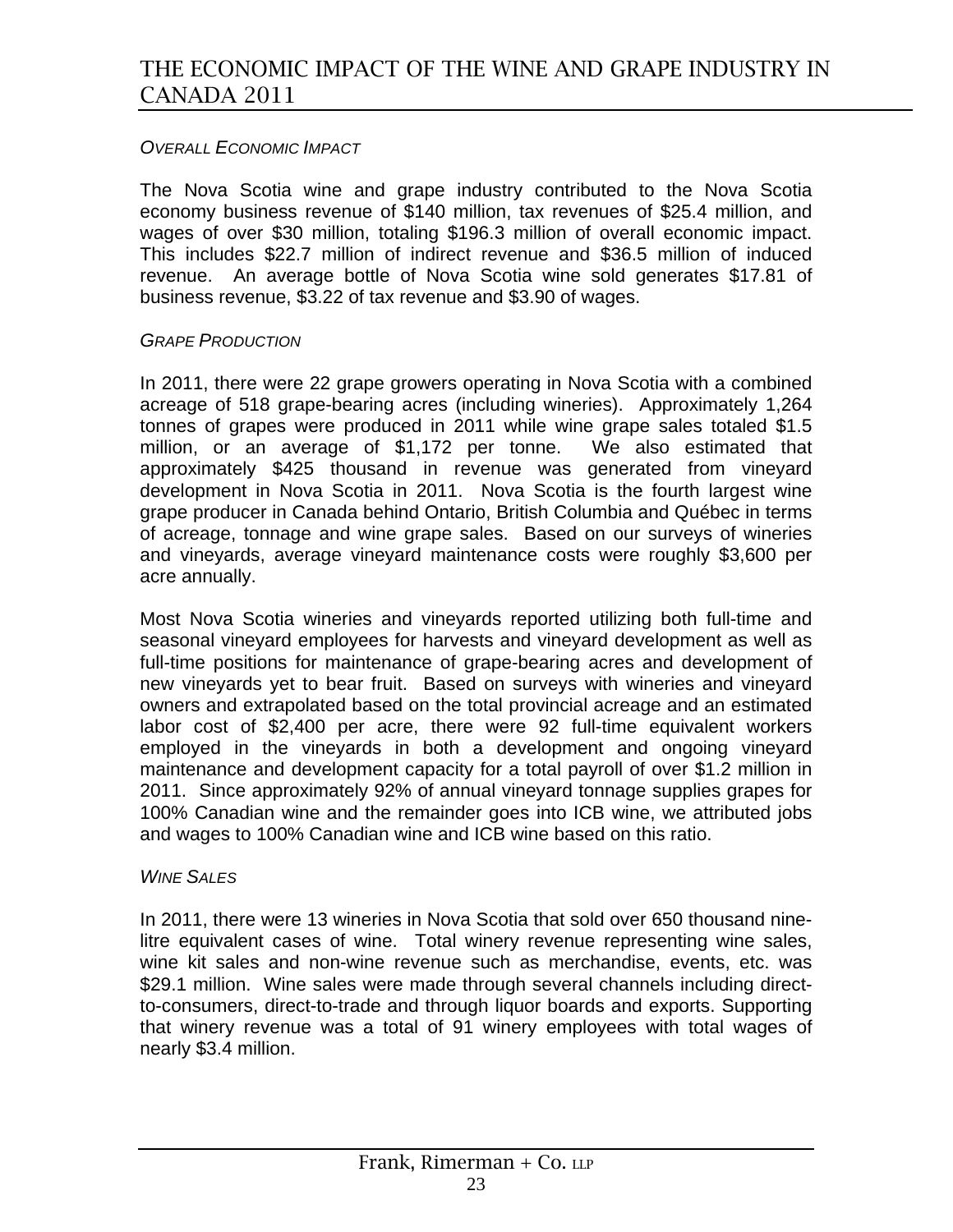A portion of the overall Nova Scotia wine sales were from 100% Canadian wines, which represented over 150 thousand cases of Nova Scotia wine sold in 2011. Winery revenue associated with sales of 100% Canadian wines was \$12.9 million. Supporting that winery revenue was a total of 67 winery employees with total wages of \$2.1 million. The remaining portion of overall Nova Scotia wine revenue related to ICB wines, which represented over 500 thousand cases of wine sold in Nova Scotia in 2011. Winery revenue associated with sales of ICB wines was \$16.3 million. Supporting that winery revenue was approximately 24 winery employees with total wages of \$1.3 million.

In addition to the revenue generated directly by sales of wine by Nova Scotia wineries there were sales generated by each wine distribution channel. These represent the mark-up or margin each wine reseller generated on top of the wine sales from wineries through each respective distribution channel. Overall, \$31 million in additional revenue was generated by the Nova Scotia Liquor Corporation, restaurants and retail stores in Nova Scotia from marking up the wine sold by Nova Scotia wineries in 2011. \$9.4 million in excise and sales tax revenue was collected from the sale of Nova Scotia wines. These additional profits and taxes were determined by using average channel mark-ups and tax rates provided by the CVA.

#### *TAXES*

The wine and grape industry generates significant tax dollars, benefiting federal, provincial and local governments. Tax dollars are raised through sales taxes, excise taxes, income taxes, estate and gift taxes, payroll taxes, property taxes and other business taxes and fees. Nova Scotia's wine, grape and allied industries paid \$12.7 million in federal taxes and \$12.7 million in provincial and local taxes and in 2011, including over \$2.8 million in excise taxes.

| <b>Type of Tax</b>                   |    | <b>Total ('000s)</b> |
|--------------------------------------|----|----------------------|
| <b>Federal Tax Revenues</b>          |    |                      |
| Excise                               | \$ | 2,807                |
| Income                               |    | 5,601                |
| Consumption and Other                |    | 4,277                |
| <b>Total Federal Tax Revenues</b>    | \$ | 12,685               |
| <b>Provincial Tax Revenues</b>       |    |                      |
| Income                               | \$ | 3,592                |
| Consumption                          |    | 6,376                |
| Property                             |    | 1,982                |
| Payroll and Other                    |    | 732                  |
| <b>Total Provincial Tax Revenues</b> | \$ | 12,682               |
|                                      |    |                      |
| <b>Total Tax Revenues</b>            |    | 25.36                |
|                                      |    |                      |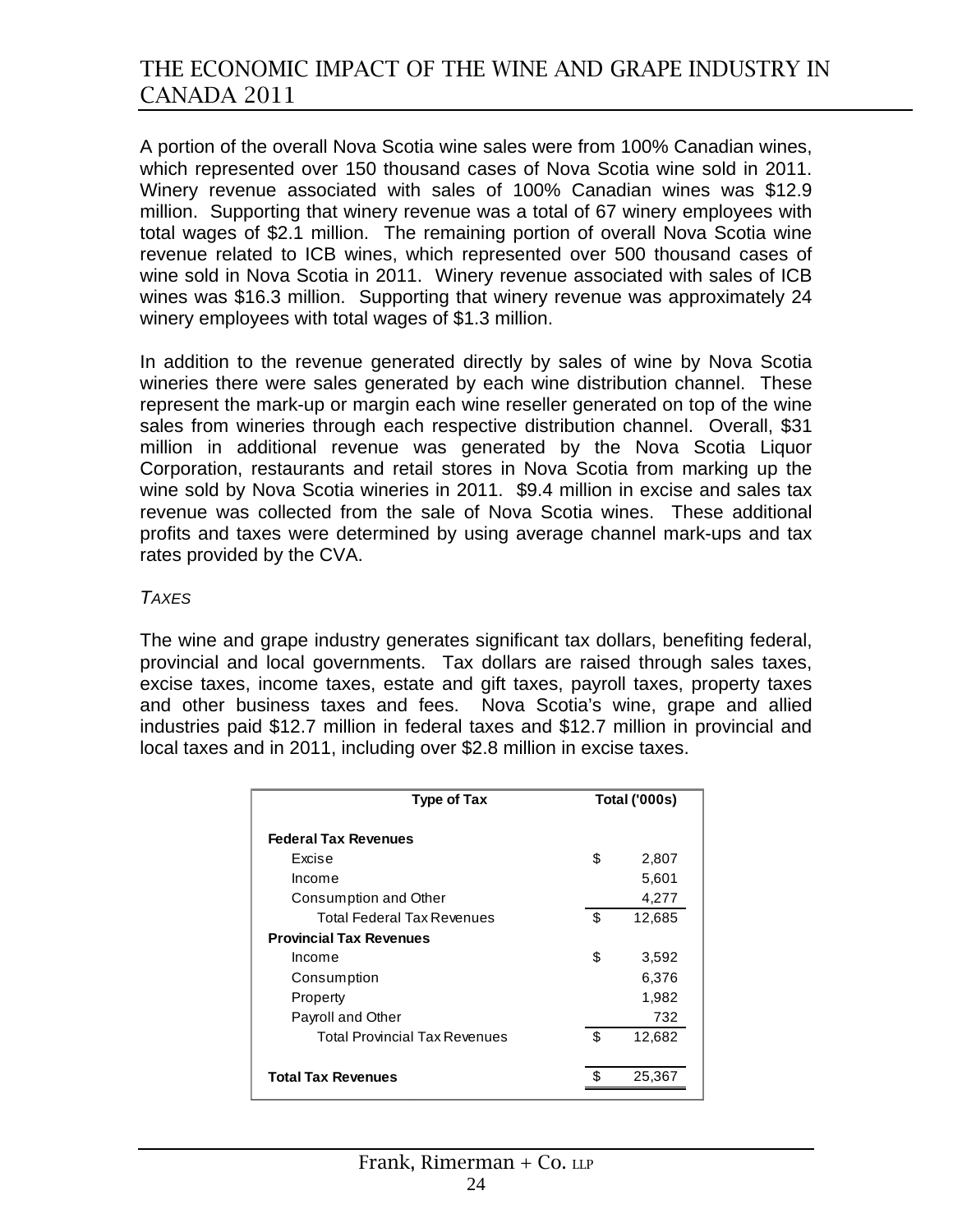### *TOURISM*

Tourism is a major factor in the overall Canadian and Nova Scotia wine and grape industry's overall impact on the economy. Nova Scotia wine industry tourism generated \$14.2 million in revenue for the broader Nova Scotia economy in 2011. Our survey of Nova Scotia wineries estimates that approximately 100 thousand tourists visited Nova Scotia wineries in 2011. Supporting these winery visitors is a diverse tourism labor force of approximately 159 employees with total wages of roughly \$5.1 million. An additional \$11.9 million of indirect and induced revenue and \$2.9 million of indirect and induced wages were generated as a result of wine industry tourism. The entire impact of winery tourism was applied to 100% Canadian wines as the primary focus of winery tourism is 100% Canadian and VQA wines. As a result, we did not attribute any tourism impact to ICB wines.

### *WINERY AND VINEYARD SUPPLIERS*

Similar to Ontario and British Columbia, there are a number of suppliers or distributors of winemaking equipment, supplies and services in Nova Scotia. A handful of small businesses exist in Nova Scotia that supply the wine and grape industry as a portion of their overall business. Our research and discussions with several winemaking suppliers in the province indicated that there were seven fulltime equivalent employees focused on the wine industry in Nova Scotia in 2011. Total winery supplier revenue in 2011 was \$3.1 million while wages accounted for \$0.6 million. Supplier revenue and employee wages were allocated to 100% Canadian wine and ICB wine based on percentage of wine sales dollars.

We also spoke with a few trucking, shipping and warehousing suppliers in Nova Scotia. Our research indicated that there were an additional seven employees working for these suppliers focused on the wine and grape industry in Nova Scotia. Total wine-related trucking, shipping and warehousing revenue was \$1.1 million in Nova Scotia in 2011 while wages accounted for \$0.4 million. Similar to the other winery suppliers, the allocation to 100% Canadian wine and ICB wine was made based on percentage of wine sales dollars.

### *EDUCATION AND RESEARCH*

We also spoke with a research and educational institution in Nova Scotia that focus on or provide some wine- or vineyard-related education, consulting or research. Based on our discussions, we learned that there was roughly \$0.15 million in funding or grant revenue for wine and vineyard focused research and educational activities. With a total of four full-time equivalent employees and wages totaling \$0.14 million, the Nova Scotia wine and grape industries have limited resources to help improve crop and product quality.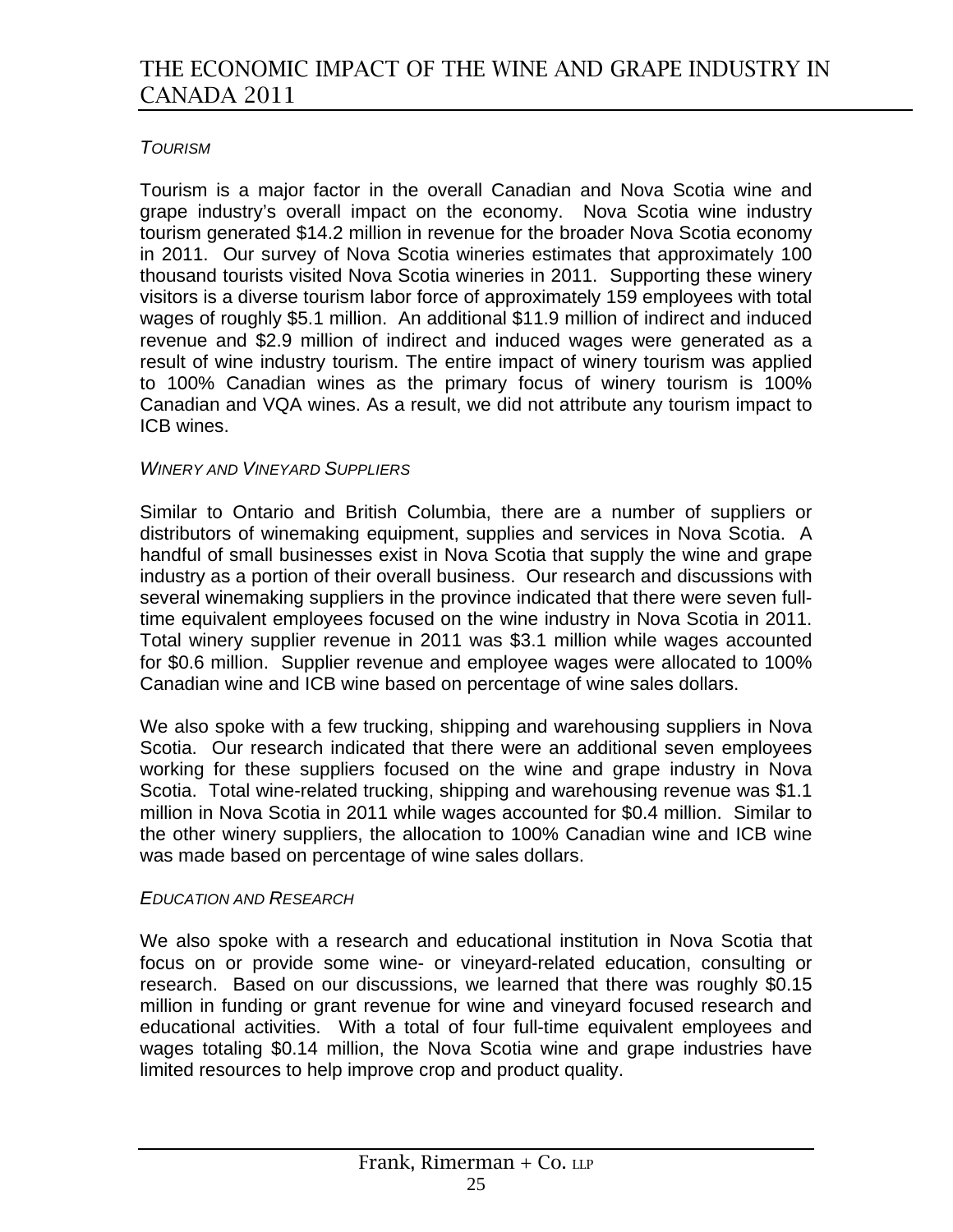# **QUÉBEC**

### *SUMMARY TABLE*

|                                        |                   | Quebec      |             |
|----------------------------------------|-------------------|-------------|-------------|
|                                        | 100% Canadian     |             |             |
|                                        | Wine              | ICB Wine    | Total       |
| <b>Revenue:</b>                        |                   |             |             |
| Winery Revenue                         | \$<br>20,271,000  | 139,384,000 | 159,655,000 |
| Liquor Board Revenue (Markup)          | 1,624,000         | 38,488,000  | 40,112,000  |
| Restaurant and Retail Revenue (Markup) | 3,289,000         | 32,688,000  | 35,977,000  |
| Wine Grape Sales                       | 3,250,000         |             | 3,250,000   |
| Tourism                                | 25,947,000        |             | 25,947,000  |
| <b>Winery Suppliers</b>                | 2,082,000         | 14,320,000  | 16,402,000  |
| <b>Vineyard Suppliers</b>              | 3,500,000         |             | 3,500,000   |
| Vineyard Development                   | 577,000           |             | 577,000     |
| Trucking/Warehousing                   | 474,000           | 3,259,000   | 3,733,000   |
| Wine Research/Education/Consulting     | 450,000           |             | 450,000     |
| Tax Revenues - Federal                 | 7,756,000         | 58,143,000  | 65,899,000  |
| Tax Revenues - Provincial              | 9,680,000         | 45,277,000  | 54,957,000  |
| Indirect (IMPLAN)                      | 24,492,000        | 97,569,000  | 122,061,000 |
| Induced (IMPLAN)                       | 24,426,000        | 89,036,000  | 113,462,000 |
| <b>Total Revenue</b>                   | \$<br>127,818,000 | 518,164,000 | 645,982,000 |
|                                        |                   |             |             |
| Wages:                                 |                   |             |             |
| Wineries                               | \$<br>12,131,000  | 13,067,000  | 25,198,000  |
| <b>Liquor Boards</b>                   | 18,153,000        | 40,154,000  | 58,307,000  |
| Restaurants and Retail stores          | 1,152,000         | 4,012,000   | 5,164,000   |
| Vineyard                               | 4,819,000         |             | 4,819,000   |
| Tourism                                | 8,186,000         |             | 8,186,000   |
| <b>Winery Suppliers</b>                | 981,000           | 6,748,000   | 7,729,000   |
| <b>Vineyard Suppliers</b>              | 156,000           |             | 156,000     |
| Trucking/Warehousing                   | 165,000           | 1,133,000   | 1,298,000   |
| Wine Research/Education/Consulting     | 350,000           |             | 350,000     |
| Indirect (IMPLAN)                      | 6,395,000         | 26,779,000  | 33,174,000  |
| Induced (IMPLAN)                       | 6,002,000         | 8,320,000   | 14,322,000  |
| <b>Total Wages</b>                     | \$<br>58,490,000  | 100,213,000 | 158,703,000 |
|                                        |                   |             |             |
| <b>Total Impact</b>                    | \$<br>186,308,000 | 618,377,000 | 804,685,000 |
| Employment:                            |                   |             |             |
| Wineries                               | 315               | 176         | 491         |
| Liquor Boards                          | 398               | 879         | 1,277       |
| <b>Restaurants and Retail stores</b>   | 63                | 183         | 246         |
| Vineyard                               | 486               |             | 486         |
| Tourism                                | 317               |             | 317         |
| <b>Winery Suppliers</b>                | 20                | 136         | 156         |
| <b>Vineyard Suppliers</b>              | 4                 |             | 4           |
| Trucking/Warehousing                   | 3                 | 24          | 27          |
| Research/Education/Consulting          | 12                |             | 12          |
| Indirect (IMPLAN)                      | 162               | 665         | 827         |
| Induced (IMPLAN)                       | 149               | 543         | 692         |
| <b>Total Employment</b>                | 1,929             | 2,606       | 4,535       |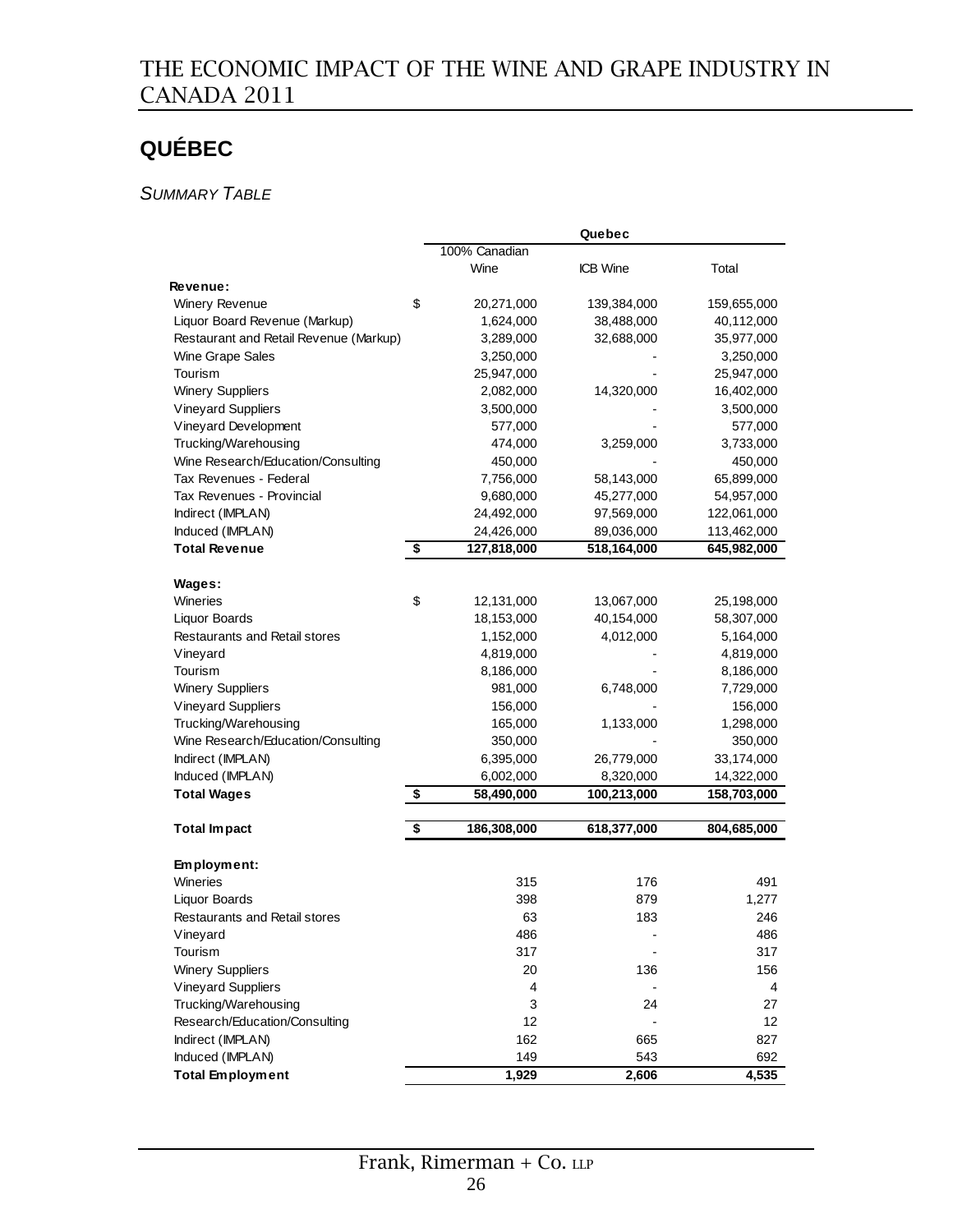### *OVERALL ECONOMIC IMPACT*

The Québec wine and grape industry contributed to the Québec economy business revenue of \$525 million, tax revenues of \$120.9 million, and wages of \$158.7 million, totaling \$804.7 million of overall economic impact. This includes \$122.1 million of indirect revenue and \$113.5 million of induced revenue. An average bottle of Québec wine sold generates \$9.54 of business revenue, \$2.20 of tax revenue and \$2.88 of wages.

### *GRAPE PRODUCTION*

In 2011, there were approximately 270 grape growers operating in Québec with a combined acreage of 2,013 grape-bearing acres (including wineries). Approximately 1,985 tonnes of grapes were produced in 2011 while wine grape sales totaled \$3.3 million, or an average of \$1,637 per tonne. We also estimated that approximately \$0.6 million in revenue was generated from vineyard development in Québec in 2011. Québec is the third largest wine grape producer in Canada next to Ontario and British Columbia in terms of acreage, tonnage and wine grape sales. Based on our surveys of wineries and vineyards, average vineyard maintenance costs were roughly \$4,300 per acre annually.

Most Québec wineries and vineyards reported utilizing both full-time and seasonal vineyard employees for harvests and vineyard development as well as full-time positions for maintenance of grape-bearing acres and development of new vineyards yet to bear fruit. Based on surveys with wineries and vineyard owners and extrapolated based on the total provincial acreage and an estimated labor cost of \$2,400 per acre, there were 486 full-time equivalent workers employed in the vineyards in both a development and ongoing vineyard maintenance and development capacity for a total payroll of approximately \$4.8 million in 2011. All workers were assumed to work in vineyards designated for grapes used in 100% Canadian wine.

### *WINE SALES*

In 2011, there were 111 wineries in Québec that sold nearly 4.6 million nine-litre equivalent cases of wine. Total winery revenue representing wine sales, wine kit sales and non-wine revenue such as merchandise, events, etc. was \$159.7 million. Wine sales were made through several channels including direct-toconsumers, direct-to-trade and through liquor boards and exports. Supporting that winery revenue was a total of 491 winery employees with total wages of nearly \$25.2 million.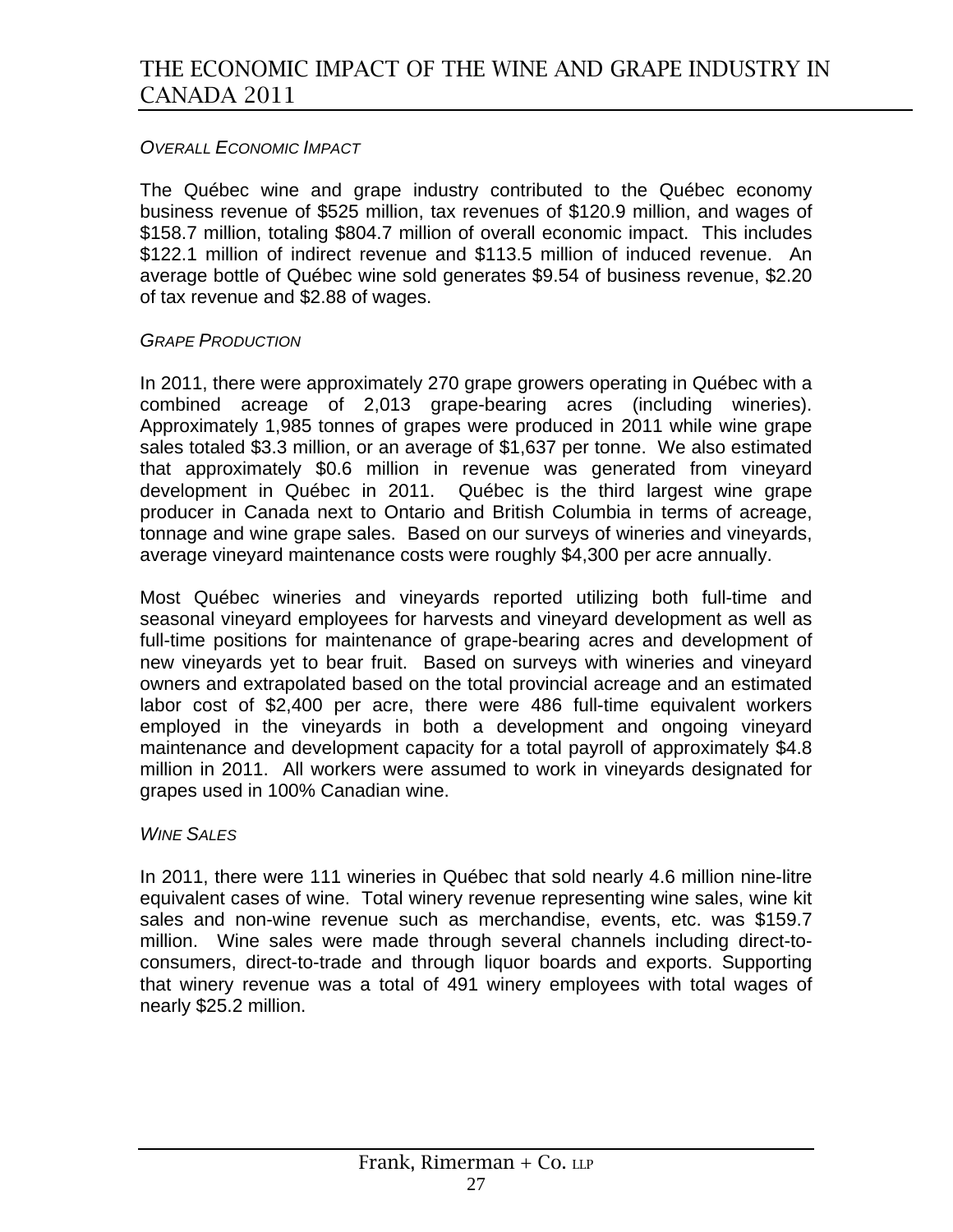A portion of the overall Québec wine sales were from 100% Canadian wines, which represented over 100 thousand cases of Québec wine sold in 2011. Winery revenue associated with sales of 100% Canadian wines was \$20.3 million. Supporting that winery revenue was a total of 315 winery employees with total wages of \$12.1 million. The remaining and vast majority portion of overall Québec wine revenue related to ICB wines, which represented nearly 4.5 million cases of wine sold in Québec in 2011. Winery revenue associated with sales of ICB wines was \$139.4 million. Supporting that winery revenue was approximately 176 winery employees with total wages of \$13.1 million.

In addition to the revenue generated directly by sales of wine by Québec wineries there were sales generated by each wine distribution channel. These represent the mark-up or margin each wine reseller generated on top of the wine sales from wineries through each respective distribution channel. Overall, \$76 million in additional revenue was generated by the Société des alcools du Québec (SAQ), restaurants and retail stores in Québec from marking up the wine sold by Québec wineries in 2011. \$55.6 million in excise and sales tax revenue was collected from the sale of Québec wines. These additional profits and taxes were determined by using average channel mark-ups and tax rates provided by the CVA.

#### *TAXES*

The wine and grape industry generates significant tax dollars, benefiting federal, provincial and local governments. Tax dollars are raised through sales taxes, excise taxes, income taxes, estate and gift taxes, payroll taxes, property taxes and other business taxes and fees. Québec's wine, grape and allied industries paid \$65.9 million in federal taxes and \$55.0 million in provincial and local taxes and in 2011, including over \$25.0 million in excise taxes.

| <b>Type of Tax</b>                   | <b>Total ('000s)</b> |         |
|--------------------------------------|----------------------|---------|
| <b>Federal Tax Revenues</b>          |                      |         |
| Excise                               | \$                   | 25,004  |
| Income                               |                      | 22,865  |
| Consumption and Other                |                      | 18,030  |
| Total Federal Tax Revenues           | \$                   | 65,899  |
| <b>Provincial Tax Revenues</b>       |                      |         |
| Income                               | \$                   | 14,662  |
| Consumption                          |                      | 29,213  |
| Property                             |                      | 8,093   |
| Payroll and Other                    |                      | 2,989   |
| <b>Total Provincial Tax Revenues</b> | \$                   | 54,957  |
|                                      |                      |         |
| <b>Total Tax Revenues</b>            |                      | 120.856 |
|                                      |                      |         |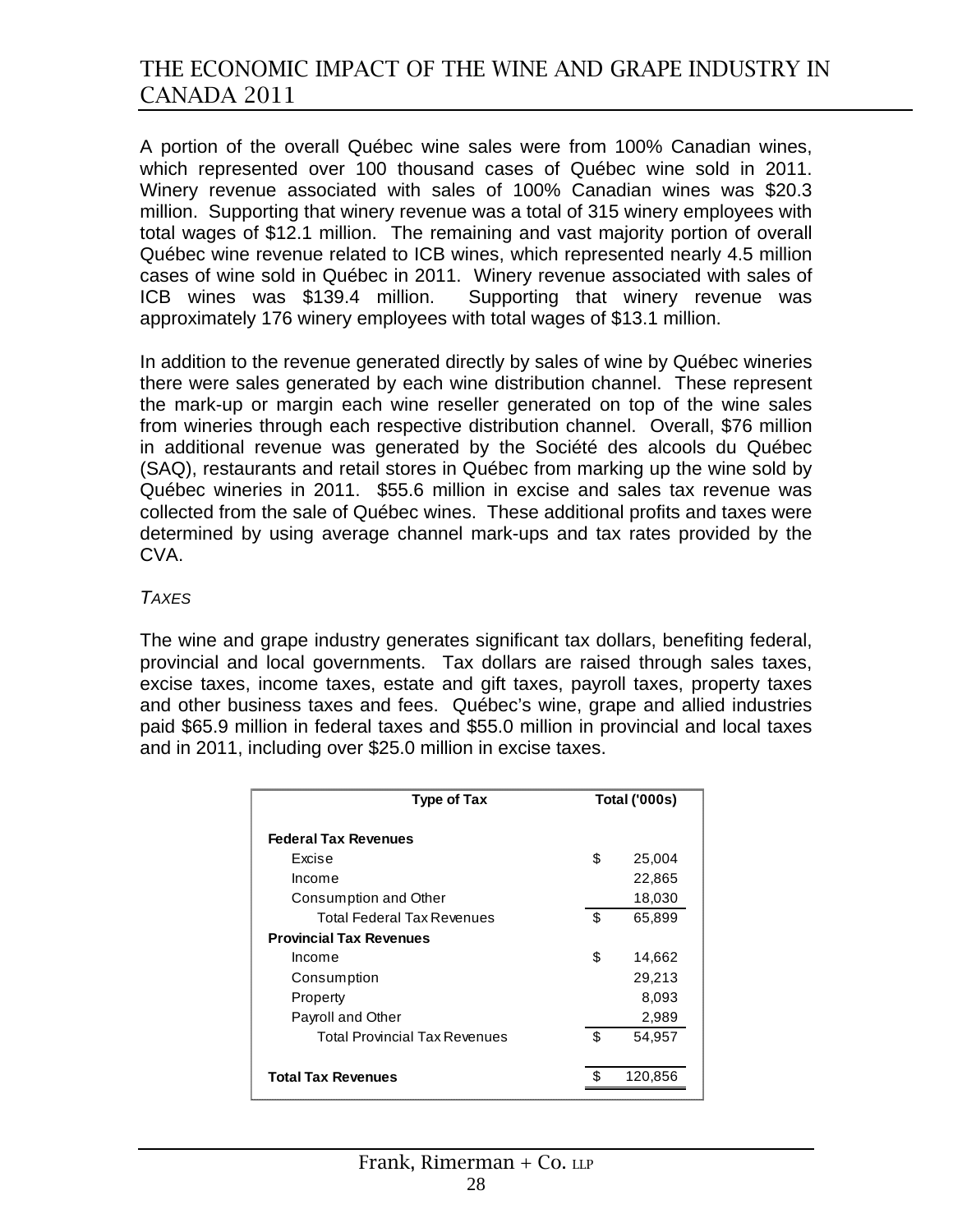### *TOURISM*

Tourism is a major factor in the overall Canadian and Québec wine and grape industry's overall impact on the economy. Québec wine industry tourism generated \$25.9 million in revenue for the broader Québec economy in 2011. Our survey of Québec wineries estimates that approximately 200 thousand tourists visited Québec wineries in 2011. Supporting these winery visitors is a diverse tourism labor force of approximately 317 employees with total wages of roughly \$8.2 million. An additional \$23.6 million of indirect and induced revenue and \$5.9 million of indirect and induced wages were generated as a result of wine industry tourism. The entire impact of winery tourism was applied to 100% Canadian wines as the primary focus of winery tourism is 100% Canadian and VQA wines. As a result, we did not attribute any tourism impact to ICB wines.

#### *WINERY AND VINEYARD SUPPLIERS*

Similar to other provinces discussed in this report, there are a number of suppliers or distributors of winemaking equipment, supplies and services in Québec. Many different types of small businesses exist in Québec (and all over Canada) that supply the wine and grape industry as a portion of their overall business. Furthermore, many large multi-national winery supply companies have sales offices in Canada. Our research and discussions with several winemaking suppliers in the province indicated that there were 156 full-time equivalent employees focused on the wine industry in Québec in 2011. Total winery supplier revenue in 2011 was \$16.4 million while wages accounted for \$7.7 million. Supplier revenue and employee wages were allocated to 100% Canadian wine and ICB wine based on percentage of wine sales dollars.

We also spoke with several trucking, shipping and warehousing suppliers in Québec. Our research indicated that there were an additional 27 employees working for these suppliers focused on the wine and grape industry in Québec. Total wine-related trucking, shipping and warehousing revenue was \$3.7 million in Québec in 2011 while wages accounted for \$1.3 million. Similar to the other winery suppliers, the allocation to 100% Canadian wine and ICB wine was made based on percentage of wine sales dollars.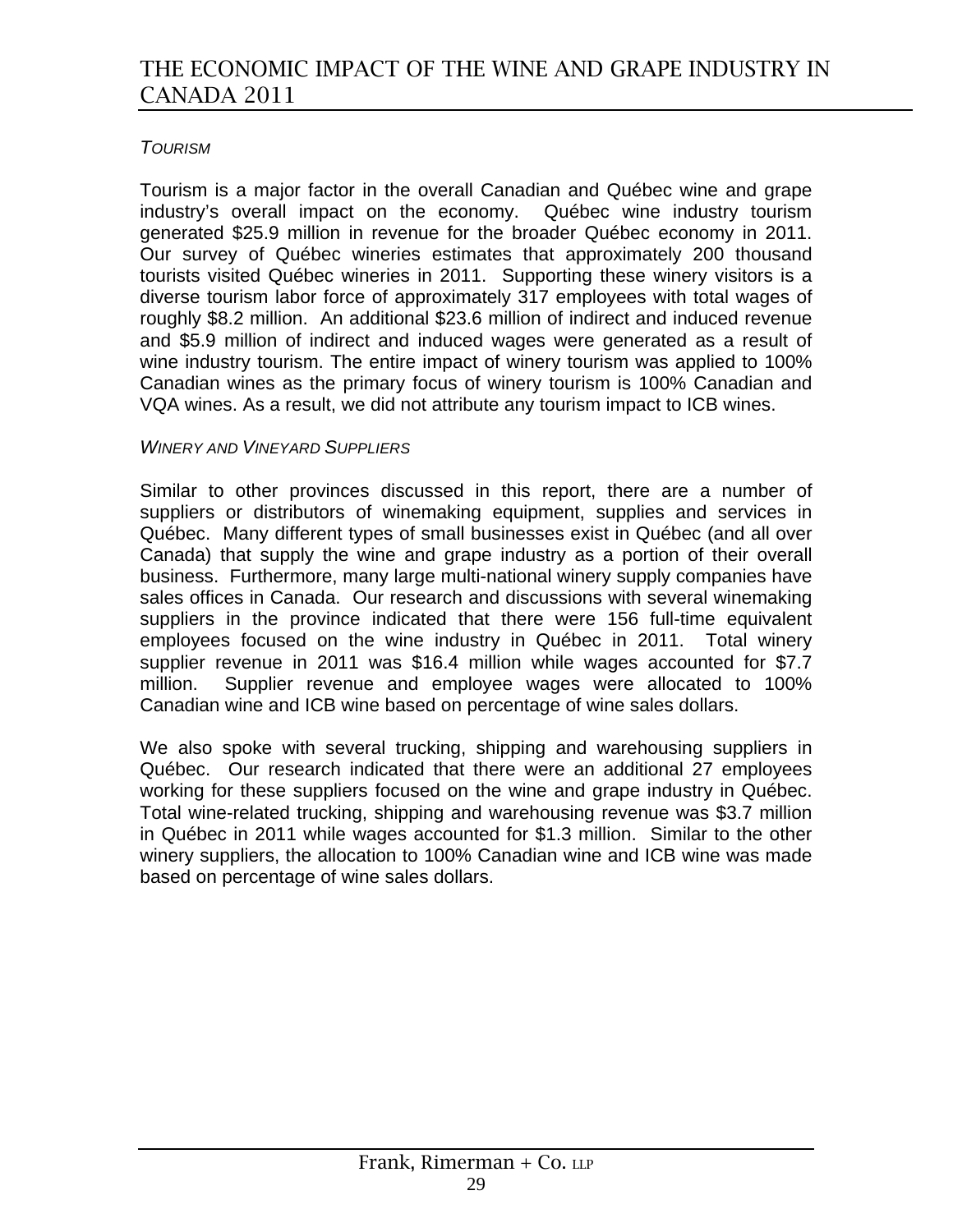#### *EDUCATION AND RESEARCH*

We also spoke with a number of research and educational institutions in Québec that focus on or provide some wine- or vineyard-related education, consulting or research. Based on our discussions, we learned that there was roughly \$0.5 million in funding or grant revenue for wine and vineyard focused research and educational activities. With a total of 12 full-time equivalent employees and wages totaling \$0.4 million, the Québec wine and grape industries have only a limited resource to help improve crop and product quality, compared to provinces like Ontario and British Columbia where the education and research resources are much more significant.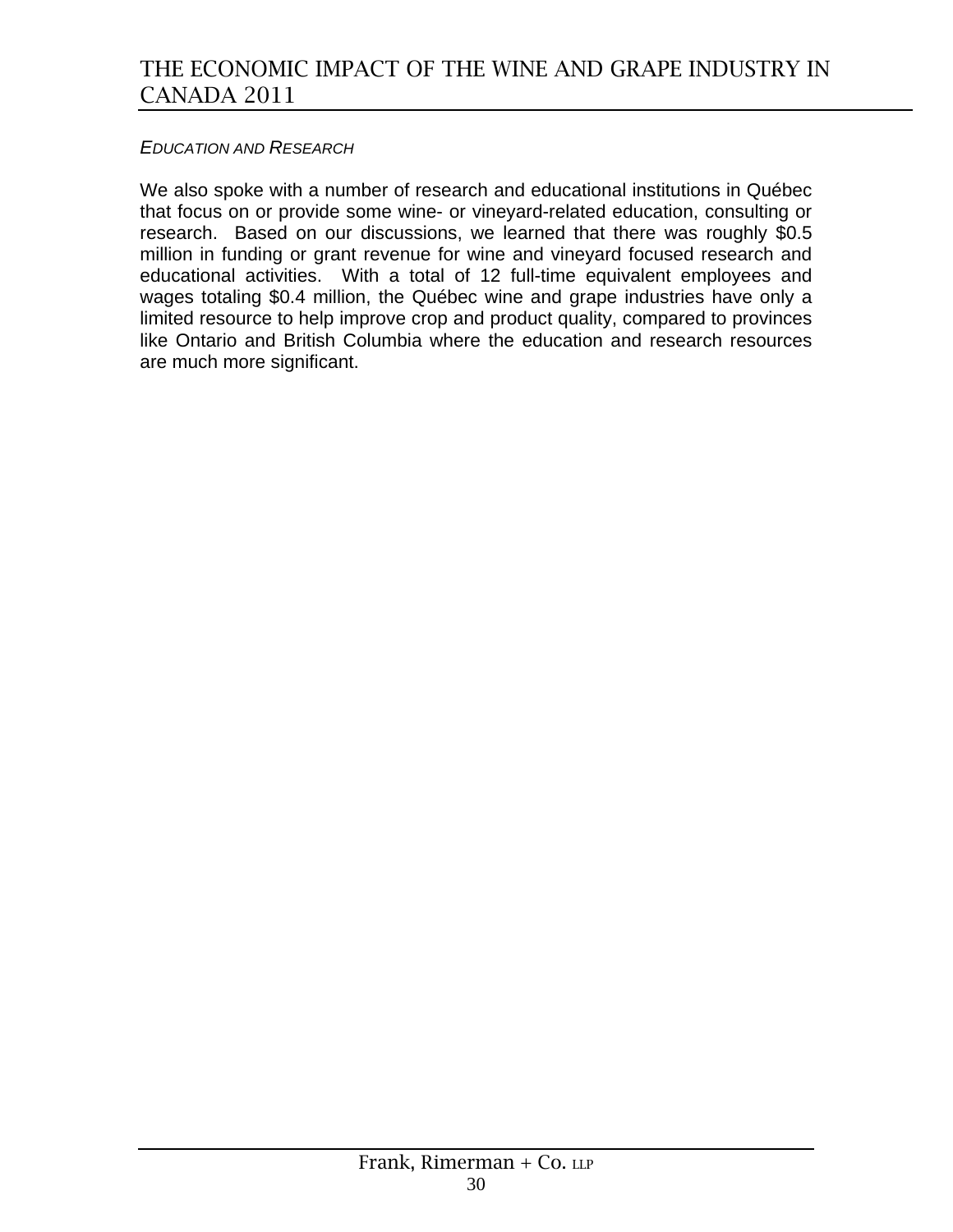# **METHODOLOGY**

Data for this study was collected from a variety of public sources supplemented by primary research with wineries, suppliers, growers and other economic entities and supported by a variety of studies undertaken by industry and professional organizations. An overview of our data collection process and methodology is below. For several data items the numbers provided are only partial, given the limited availability of information, and therefore are considered conservative.

- We specifically designed surveys for the Canadian grape and wine industry based on our experience with other economic impact studies we completed in the past and through feedback with the trade organizations we worked with on this study. We then sent out the surveys to every Canadian winery and vineyard for which we received contact information through membership lists of the four sponsoring trade organizations as well as the Wine Council of Ontario. Survey responses represented 91% of total national sales volume and in excess of 85% for each of the four major provinces.
- Winery sales data, employment and wages were collected directly from winery survey responses and extrapolated when necessary for the broader industry by province and Canada overall. The additional profit on wine sold through the wholesale channel through liquor control boards, retailers and restaurants as well as direct sales and excise taxes were extrapolated from winery wholesale wine sales and based on detailed mark-up analyses provided by various industry trade organizations and liquor control boards. Liquor control boards, retail and restaurant employment and wages were based on direct feedback from liquor control boards, national restaurant organizations and Statistics Canada wage data.
- Grape sales were obtained from the regional trade organizations and winery and vineyard survey responses. Vineyard wage and employment information was estimated based on vineyard and winery surveys, government studies on grape production costs and Statistics Canada.
- Tourism revenue was estimated based on the estimated number of winery visitors (based on winery surveys and trade organizations) multiplied by average spend per tourist per Statistics Canada. Tourism employment and wages were estimated based on the relationship between tourism revenue and wages from provincial tourism economic impact reports.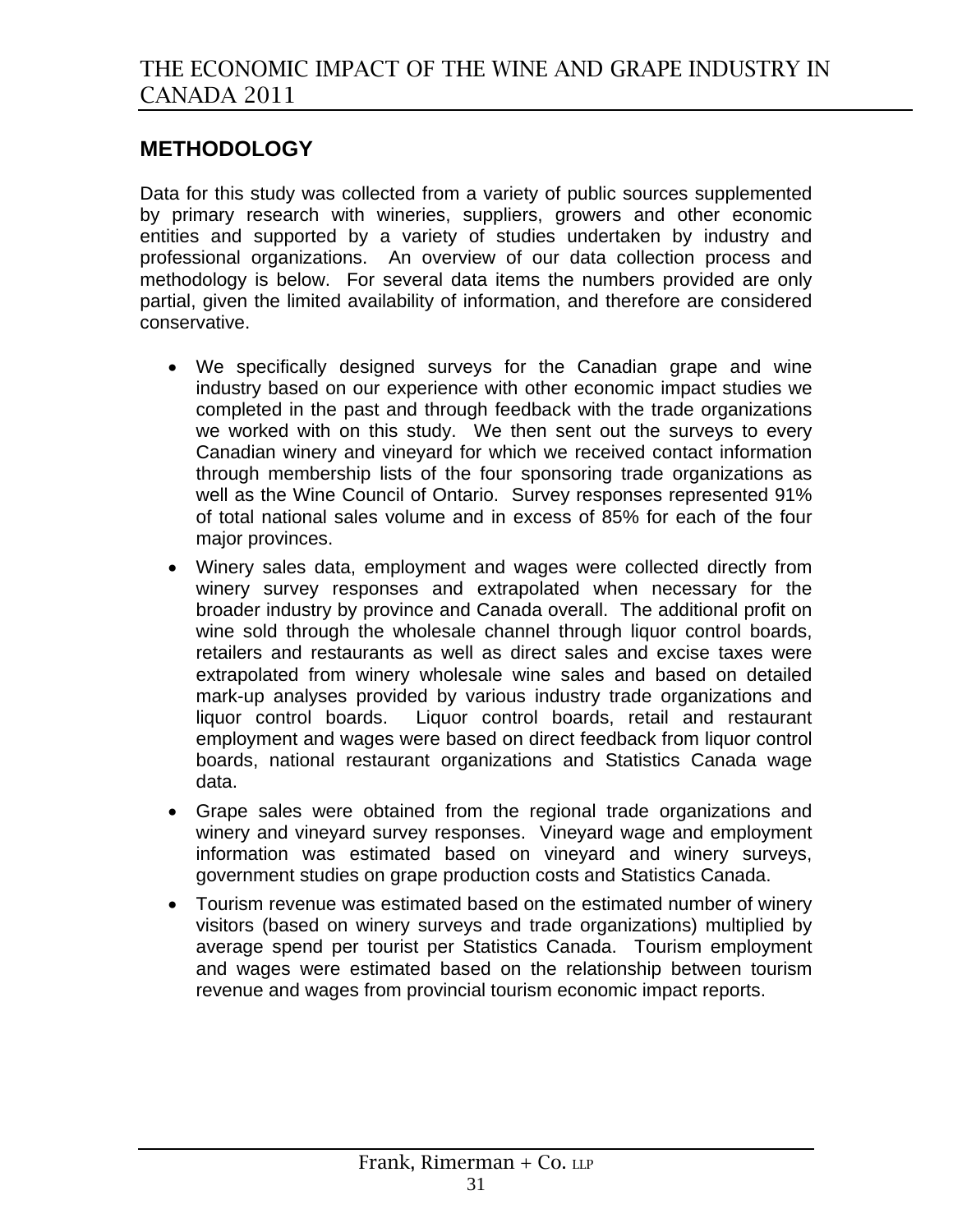- Revenue, employment and wages from allied industries including wine/vineyard equipment resellers, packaging materials producers, label printers, grapevine nurseries, shipping and warehousing providers, and other related products and services were obtained directly through contact with identified Canadian vendors in addition to reported spending amounts from winery surveys.
- Liquor control board jobs and wages were obtained through direct contact with the respective liquor control organizations using an allocation of total jobs and wages applied to domestic wine sales based on sales volume.
- Wages and employment from industry research and educational institutions were obtained directly from the universities and institutions in each Canadian province.
- Tax, indirect and induced revenue, employment and wages are all outputs of the IMPLAN economic impact model from inputs consisting of direct employment data (see further discussion below), although tax amounts also include an estimate of direct sales and excise taxes incurred.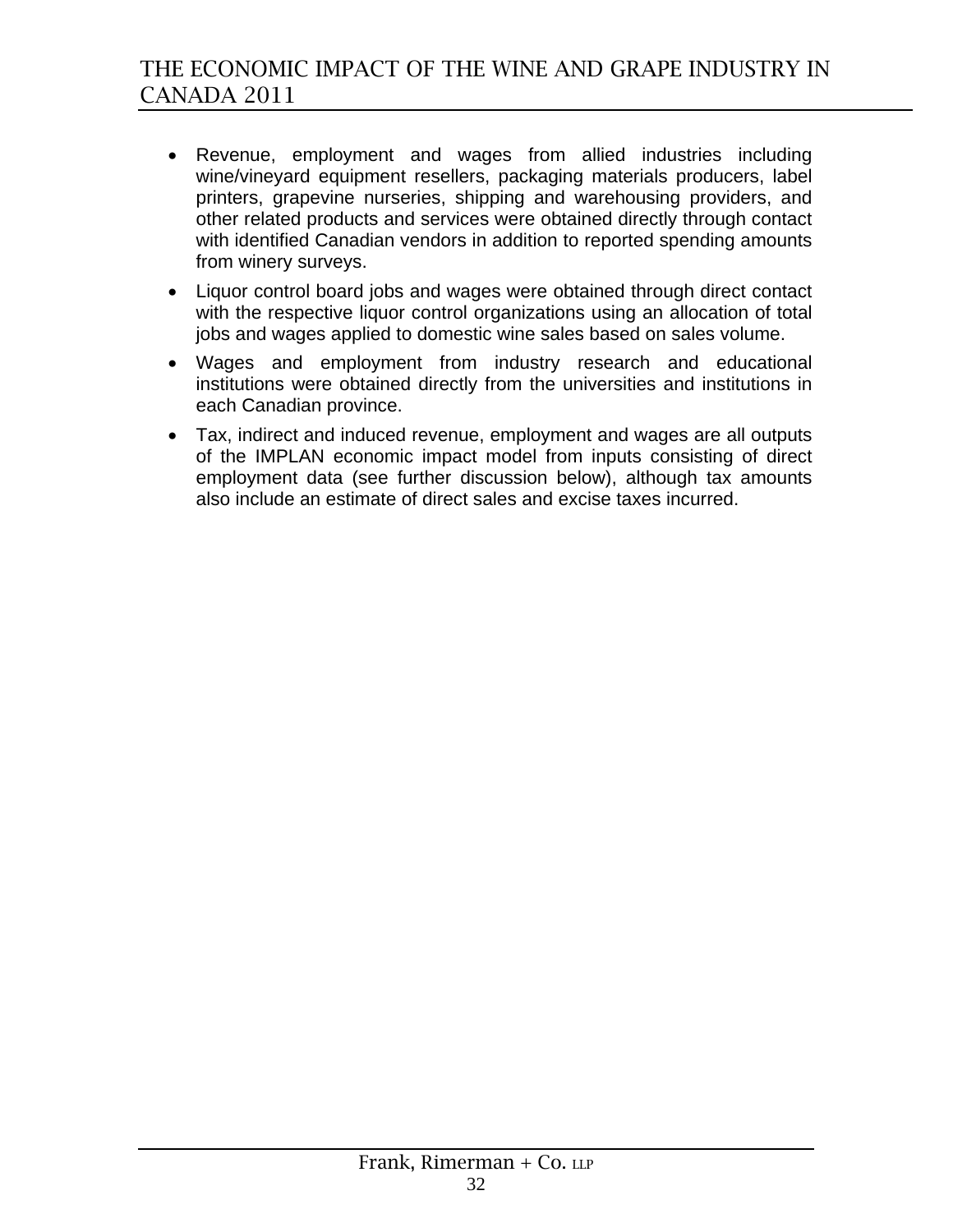# **IMPLAN**

All economic activities have "ripple" effects: employment of one person creates economic activity for others, whether the salesman who sells the employee a car or the restaurant where she eats lunch. Economic impact studies endeavor to measure those "ripples" as well as the direct activity, to help assess the impact of the potential gain or loss of an industry.

Economic impact studies estimate an industry's impact in a defined geographic region. The analysis identifies and measures specific concrete and economic events, such as the number of jobs, the wages, taxes and output generated by each job.

IMPLAN<sup>1</sup> is the acronym for "IMpact analysis for PLANing." IMPLAN is a well established and widely used economic model that uses input-output analyses and tables for over 400 industries to estimate these regional and industry-specific economic impacts of a specific industry.

The IMPLAN model and methodology classifies these effects into three categories, Direct Effects, Indirect Effects and Induced Effects.

Direct Effects are economic changes in industries *directly* associated with the product's final demand. Thus, direct effects consider the direct employment and spending of wineries, vineyards, distributors and immediately allied industries.

Indirect effects are economic changes – income created through job creation in industries that supply goods and services to the directly affected industries noted above. Examples are the purchases of electricity and gasoline by wineries and of cash registers purchased for a tasting room.

Induced effects are the effects of these new workers spending their new incomes, creating a still further flow of income in their communities and a flow of new jobs and services. Examples are spending in grocery and retail stores, medical offices, insurance companies, and other non-wine and grape related industries.

<sup>&</sup>lt;u>.</u>  $1$  IMPLAN is the standard economic model for economic impact studies, developed by the University of Minnesota and the US Forestry Service in the 1980s and currently used by over 1,500 organizations, including most US federal, state and local organizations. For more information on IMPLAN, go to www.implan.com.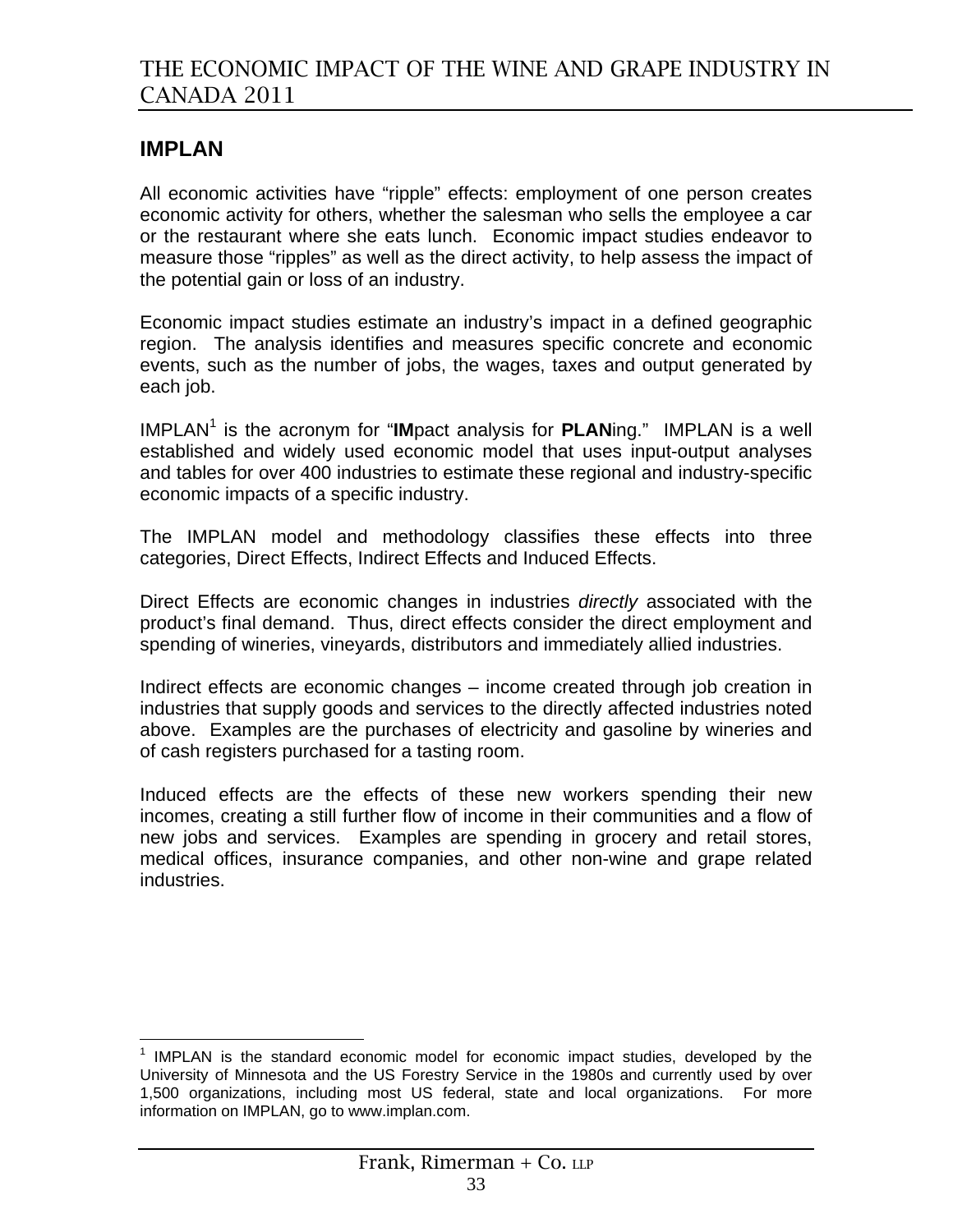The indirect and induced impacts were found by applying the direct expenditures and revenues of the industries in this study to their related "multiplier" effects. Statistics Canada provided economic multipliers for the directly affected industries in this study to deduce indirect and induced effects. $2$  As discussed above, the sum of the direct, indirect and induced impacts are the total economic impacts. The total impacts are larger than the direct effects by some multiple, hence the multiplier approach. Statistics Canada, using North American Industry Classification Systems (NAICS) codes to identify specific industries, provides a multiplier for wages, income and full-time equivalent jobs, and separates the indirect and induced effects.

The indirect and induced taxes were deduced as a percentage of total income in each province across all major tax categories. Once direct effects were known from the primary research, the indirect and induced effects were found by applying the portion of the multiplier effect assigned to that industry code accordingly and adding up the total impacts. This process was completed at the provincial level for specific provinces and at the national level of the remainder of Canada. Federal and provincial tax percentages were used to derive the tax receipts from these industries and their indirect and induced impacts

 $\overline{a}$ 

 $2$  See www.statcan.gc.ca for more information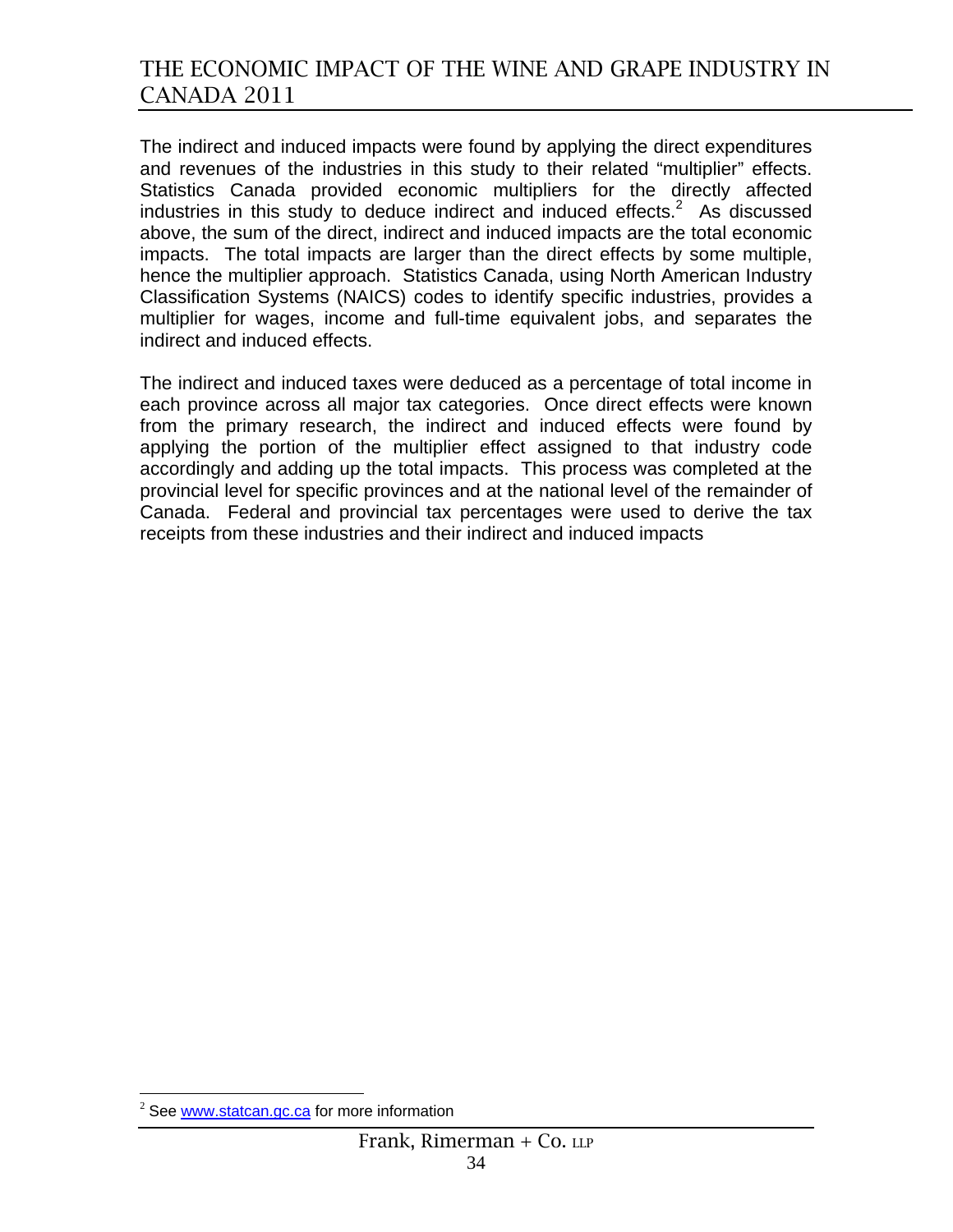# **ABOUT FRANK, RIMERMAN + CO. LLP**

Frank, Rimerman + Co. LLP, founded in 1949, is the largest, locally-owned provider of accounting and consulting services in California. With offices in San Jose, Palo Alto, San Francisco and St. Helena, California, New York, New York and over 200 professionals, Frank, Rimerman + Co. LLP offers strategic business and information consulting services, tax consulting and planning, audit and financial reporting, accounting services, litigation and valuation services.

Frank, Rimerman + Co. LLP is the leading research source on the U.S. wine industry. We continue to strive to raise the bar on the quality of information and analysis available to the wine industry.

Frank, Rimerman + Co. LLP produces original research on the business of wine and wine market trends, publishes a number of industry studies and provides business advisory services and conducts custom business research for individual companies and investors.

Frank, Rimerman + Co. LLP has a dedicated Wine Business Services practice which lists many wineries, vineyards, industry suppliers and industry trade organizations as clients. Services provided include:

- Economic impact studies
- Custom industry research
- Financial benchmarking
- Financial audits, reviews and compilations
- Income tax consulting and compliance
- Business valuation
- Financial modeling and business plan development
- Accounting services
- Enterprise sustainability
- Transaction readiness
- Business planning and general winery consulting